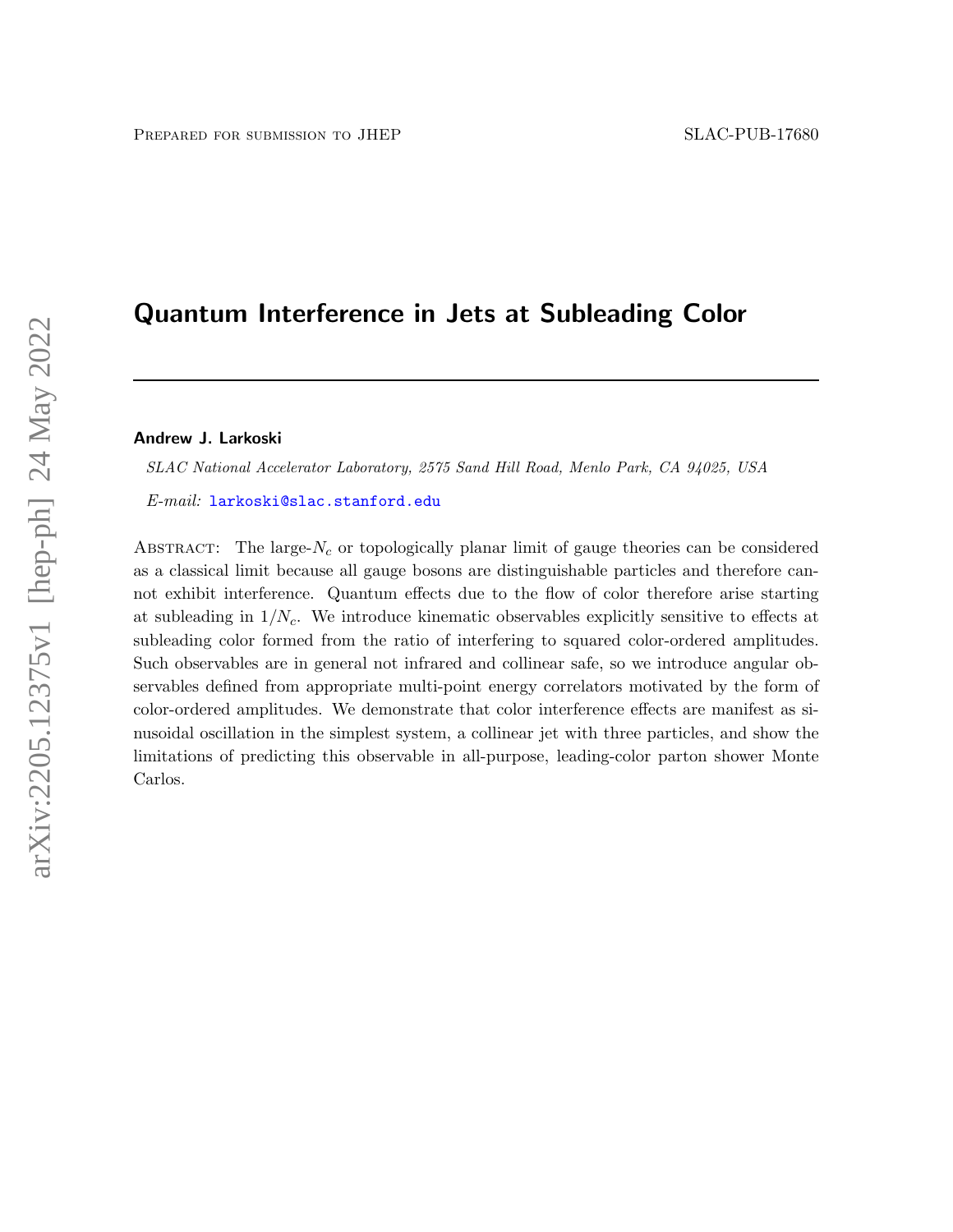### Contents

|             | 1 Introduction                                                                        |                |
|-------------|---------------------------------------------------------------------------------------|----------------|
| $2^{\circ}$ | An Observable for Color Interference                                                  | 3              |
|             | 2.1 Color Interference in $e^+e^- \rightarrow qq\bar{q}$ Events                       | $\overline{4}$ |
|             | Color Interference in the Collinear Limit<br>2.2                                      | 6              |
|             | Explicit Form of Color Interference Observable with Identical Gluon Helicities<br>2.3 | $\overline{7}$ |
|             | Interpretation of Color Interference and (In) distinguishibility of the Gluon<br>2.4  | 10             |
|             | 3 Embedding Color Interference in an IRC Safe Observable                              | 12             |
|             | 4 Predictions in Monte Carlo                                                          | 16             |
| $5^{\circ}$ | Conclusions                                                                           | 17             |

### <span id="page-1-0"></span>1 Introduction

Signatures of quantum mechanics can be subtle and challenging to measure in the busy environment of a particle collision experiment. Interference of orthogonal states, for example, necessarily occurs whenever the constraints imposed by measurements are consistent with multiple histories, as observed in the double slit experiment. An interference pattern is observed on the screen as long as the measurements performed are consistent with identical photons traveling through either slit. Isolation of definite interfering states at a collider is obscured by the huge numbers of particles produced, substantial backgrounds, and the way in which measurements are performed, typically only sensitive to particle momenta.

Nevertheless, some efforts have succeeded in defining observables that are directly sensitive to interference of intermediate states. One recent example from Ref. [\[1\]](#page-18-0) is sensitive to the interference of the two helicity states of an on-shell gluon. The distribution of this observable exhibits a  $\cos(2\phi)$  pattern, a consequence of the fact that the difference between the two spin states is 2. The procedure used in Ref. [\[1\]](#page-18-0) can be generalized to construct other observables sensitive to quantum interference. Two features are specifically exploited and we will study in more detail in this paper.

First, states in a quantum system are labeled by their conserved quantum numbers, like a massless particle's helicity, and so the interfering intermediate states must carry some distinct quantum numbers. This observation is highly restricting because the states of the Standard Model are its short-distance particle content and they have very few quantum numbers. Just considering the QCD sector, the only relevant, non-trivial quantum numbers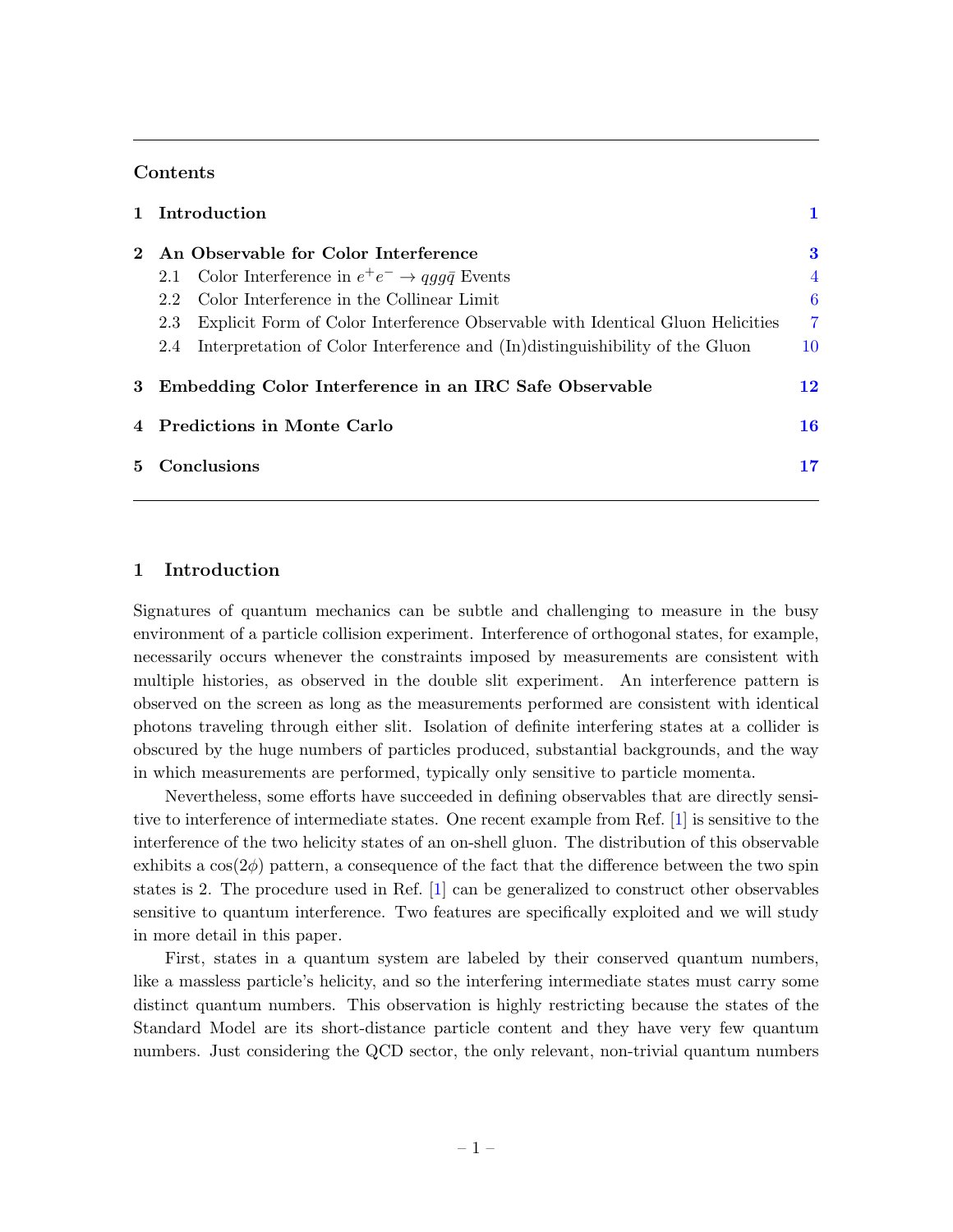shared by all quarks and gluons are spin and color. As the interference of spin states has been studied, we will focus on the interference of intermediate color states. Second, backgrounds and contamination can be significantly reduced by exploiting the collinear divergences of perturbative QCD. In the collinear limit, contamination effects are suppressed by the area of the small angular region, while "signal", physical quarks and gluons, are unsuppressed, regardless of the size of the angular region. Therefore, we will work to construct observables sensitive to the interference of color states in high-energy QCD jets.

We will do this by considering the  $SU(3)$  gauge symmetry of QCD under which quarks and gluons are charged to lie on a spectrum of general  $SU(N_c)$  gauge theories. The large and small  $N_c$  limits have interesting features that we can exploit. It is well known that in the large- $N_c$  limit, an  $SU(N_c)$  gauge theory reduces to a planar theory in which interactions are exclusively described by diagrams that can be drawn on a plane or the Poincaré sphere [\[2\]](#page-18-1). Large- $N_c$  means that all gluons necessarily carry distinct color quantum numbers, and are therefore distinguishable particles. Thus, the large- $N_c$  limit can also be thought of as a classical limit in which no quantum interference occurs [\[3\]](#page-18-2). At the other end of the  $N_c$ spectrum, as  $N_c \rightarrow 1$ , the gauge theory reduces to quantum electrodynamics (QED). Photons in QED are all identical, indistinguishable particles because all photons carry no color, and therefore have a unique color quantum number. Thus, as well-familiar from the double slit experiment, identical photons exhibit quantum interference. The fact that QCD is an SU(3) gauge theory of color means that gluons are partly distinguishable and partly identical and this feature makes observing quantum interference due to color effects especially interesting.

With this background, we would like to construct an observable that is only non-zero if there is quantum interference due to multiple intermediate color states contributing to a measurement. Again, restricting to quantities measured at a collider, we consider kinematic observables that are exclusively dependent on particle momenta. Because color interference only exists at finite- $N_c$ , this observable will further only be non-trivial beyond leading order in the large- $N_c$  approximation. Thus, it can be a powerful tool for demonstrating that a parton shower correctly includes subleading color effects, and beyond leading color or even full color showers are a very active area of contemporary research  $[4-17]$  $[4-17]$ .

Our procedure for constructing this observable is the following. We think of the identification of subleading color or its interference as a binary discrimination problem [\[18\]](#page-19-1). Our goal will be to discriminate subleading color, the signal, from leading color, the background, physics. As a binary discrimination problem, we immediately know the optimal observable for discrimination by the Neyman-Pearson lemma [\[19\]](#page-19-2): the likelihood ratio. The likelihood ratio is just the ratio of the relevant signal to background probability distributions. As we restrict measurements to particle momenta, probability distributions live on relativistic phase space and are therefore absolute squared scattering amplitudes. The observable we consider is therefore the ratio of the squared amplitude for the production of gluons in a finite- $N_c$ gauge theory to the squared amplitude in the leading large- $N_c$  limit. This ratio can therefore be appropriately defined from the basis of color-ordered amplitudes [\[20–](#page-19-3)[24\]](#page-19-4).

Further, to reduce background by exploiting the collinear divergences of theories like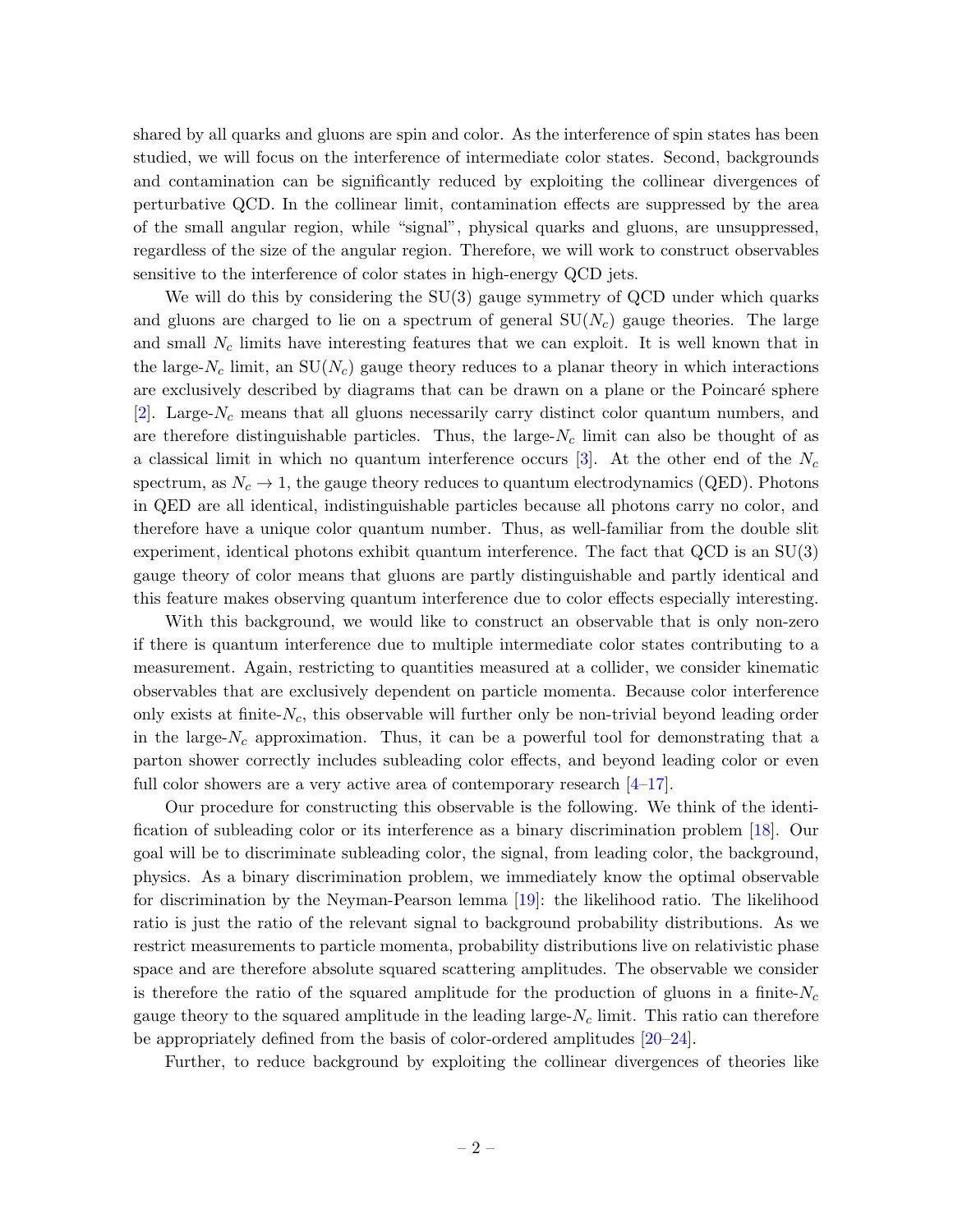QCD, we will focus on color interference in narrow jets. In the limit that the interfering gluons become collinear, the ratio of squared amplitudes defining the observable simplifies to a ratio of collinear splitting functions. Despite this simplification, ratios of perturbative amplitudes are not in general infrared and collinear (IRC) safe and therefore this observable cannot in general be calculated in perturbation theory. However, by considering simplified collinear amplitudes with particular particle helicity configurations, we demonstrate that the subleading color observable is exclusively dependent on relative angles between pairs of particles, essentially taking the form of the jet color ring introduced in Ref. [\[25\]](#page-19-5). A functional form that is exclusively dependent on relative particle angles can be uplifted to an IRC safe observable by embedding it into multi-point energy correlators [\[26\]](#page-19-6), generalizations of the energy-energy correlator [\[27\]](#page-19-7), an early observable for studying jet production in electronpositron collisions.

The color interference pattern is encoded in the relative angles between gluons about the mother particle that emitted them. In a realistic experiment, of course only color-neutral hadrons are observable, and so there is significant ambiguity as to which particle can be identified as the initiator. We solve this problem practically by focusing on heavy-flavor jets, in which a bottom quark, for example, was produced in the short-distance collision and then emitted gluons at longer distances. The momentum direction of long-lived bottom hadrons is well-reproduced from displaced vertices in a tracking system [\[28,](#page-19-8) [29\]](#page-19-9) and provides a concrete and unambiguous axis about which to measure correlations.

The outline of this paper is as follows. In Sec. [2,](#page-3-0) we review the color-ordered amplitude formalism and construct the likelihood ratio between finite- and large- $N_c$  squared amplitudes. Most calculational details are restricted to the first non-trivial case corresponding to the process  $e^+e^- \rightarrow qgg\bar{q}$ . In Sec. [3,](#page-12-0) we present the embedding of this amplitude ratio into IRC safe energy correlators, defined as a function of the relative angles between the measurement probes in the correlator. We also present calculations for the interference pattern at subleading color here, using the  $1 \rightarrow 3$  collinear splitting functions. Comparison with parton shower Monte Carlo is presented in Sec. [4.](#page-16-0) This comparison is very limited here as we only present results from a leading-color parton shower, in hopes that this work inspires groups working on accuracy at subleading color to test on their parton showers. We conclude in Sec. [5,](#page-17-0) and look forward to measurements of subleading color effects on collider data.

### <span id="page-3-0"></span>2 An Observable for Color Interference

A scattering amplitude  $\mathcal A$  in a non-Abelian gauge theory like QCD can always be expanded in terms of color-ordered basis amplitudes  $A_n$  multiplied by an appropriate color matrix product  $\mathbb{T}_n$  [\[20–](#page-19-3)[24\]](#page-19-4):

$$
\mathcal{A} = \sum_{n \text{ color orders}} \mathbb{T}_n A_n \,. \tag{2.1}
$$

Here, n represents topologically-distinct particle orderings in the amplitude, according to the color representation that they carry. Color-ordered amplitudes assume that gluons are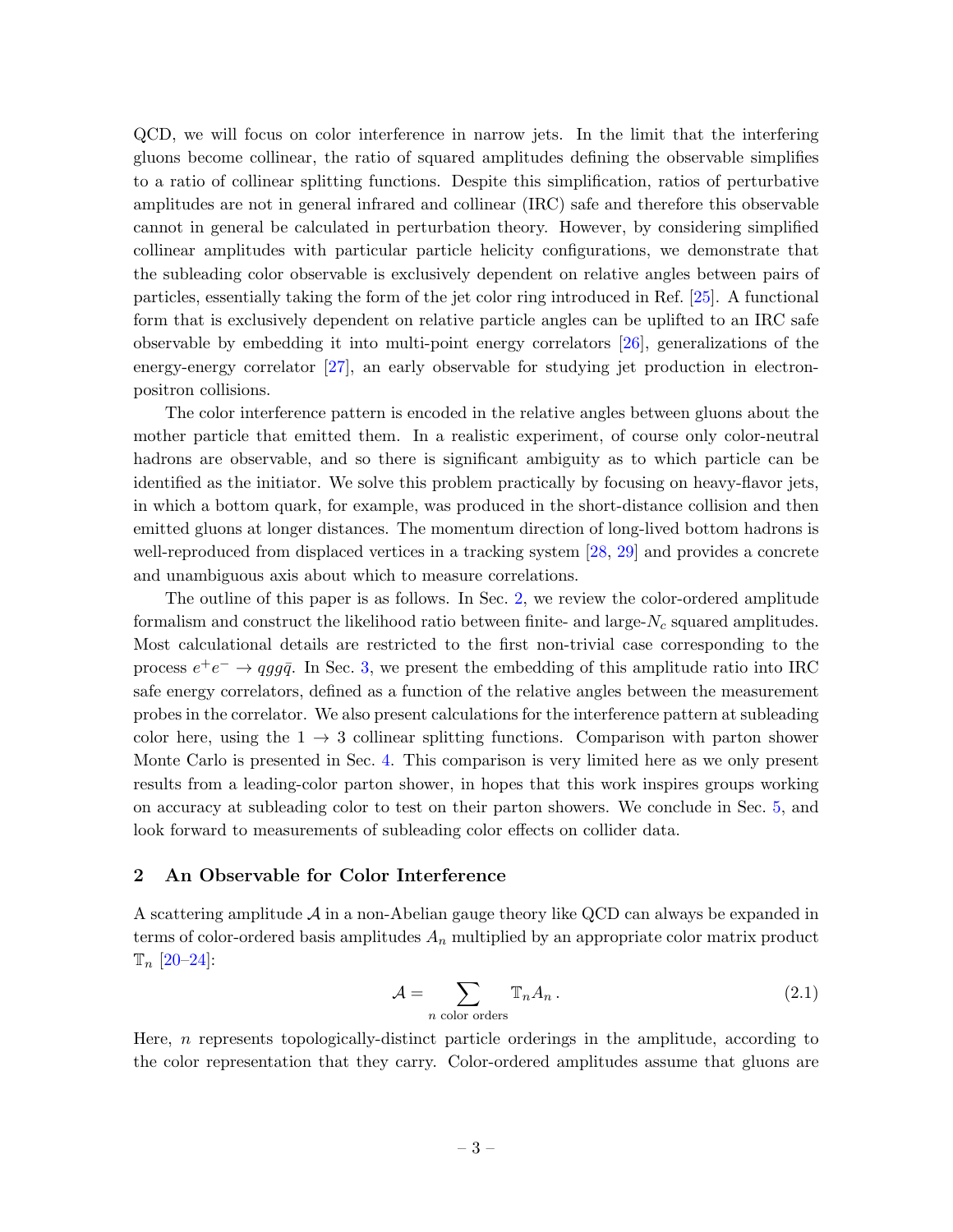non-identical, distinguishable particles that each carry a different color. In squaring this form of the amplitude to construct the momentum distribution on phase space, there will be contributions of two general forms that have a different physical interpretation. The squared amplitude can be expressed as:

$$
|\mathcal{A}|^2 = \sum_{n} |\mathbb{T}_n|^2 |A_n|^2 + 2 \sum_{n \neq n'} \text{Re} [\mathbb{T}_n^\dagger \mathbb{T}_{n'} A_n^* A_{n'}],
$$
 (2.2)

where the first sum on the right exhibits no interference between different color orderings, and the second sum is the interference due to distinct color orderings.

We would like to construct an observable on particle momentum phase space that provides optimal discrimination between these two contributions with the goal of conclusively observing color interference effects. This is therefore a binary discrimination problem and by the Neyman-Pearson lemma [\[19\]](#page-19-2), the optimal discriminant is the likelihood ratio  $\mathcal{L}$ , just the ratio of the two contributions:

$$
\mathcal{L} \equiv \frac{2\sum_{n\neq n'} \text{Re}\left[\mathbb{T}_n^\dagger \mathbb{T}_{n'} A_n^* A_{n'}\right]}{\sum_n |\mathbb{T}_n|^2 |A_n|^2} \,. \tag{2.3}
$$

For an amplitude of a general scattering process, not much more simplification can be achieved. However, for the minimal number of colored particles that exhibit interference, the likelihood ratio can be re-written in a simple, illustrative form.

## <span id="page-4-0"></span>2.1 Color Interference in  $e^+e^- \rightarrow qgg\bar{q}$  Events

The minimal number of colored particles necessary to exhibit non-trivial color interference in a scattering amplitude is four. In this section, we consider the process  $e^+e^- \rightarrow qgg\bar{q}$  as exemplar of this minimal configuration. First, we note that the processes  $e^+e^- \rightarrow q\bar{q}$  and  $e^+e^- \rightarrow qg\bar{q}$  exhibit no color interference for a simple reason. The initial electron-positron state is colorless, and so all that is relevant for the color-ordered subamplitudes is the ordering of the final state quarks and gluon (if present). Color-ordered amplitudes are unique up to cyclic permutations and reflections of the order of particles that leave nearest neighbors in the amplitude unchanged. For at most 3 particles, all possible permutations are generated by cyclic permutations and reflections; therefore, there is only one unique color ordering and correspondingly no interference.

On  $e^+e^- \rightarrow qgg\bar{q}$ , there are two distinct color orderings that correspond to interchanging the order of the two gluons. For this process, the likelihood ratio of the interference contribution to the non-interfering terms is

<span id="page-4-1"></span>
$$
\mathcal{L} = \frac{\text{tr}(T_1 T_2 T_1 T_2) [A(q, g_1, g_2, \bar{q})^* A(q, g_2, g_1, \bar{q}) + A(q, g_2, g_1, \bar{q})^* A(q, g_1, g_2, \bar{q})]}{\text{tr}(T_2 T_1 T_1 T_2) [|A(q, g_1, g_2, \bar{q})|^2 + |A(q, g_2, g_1, \bar{q})|^2]}.
$$
(2.4)

In the amplitudes, we have suppressed the initial state  $e^+e^-$ , and added subscripts to the gluons to distinguish them.  $T_i$  is an adjoint color matrix associated with gluon  $i$ , and we take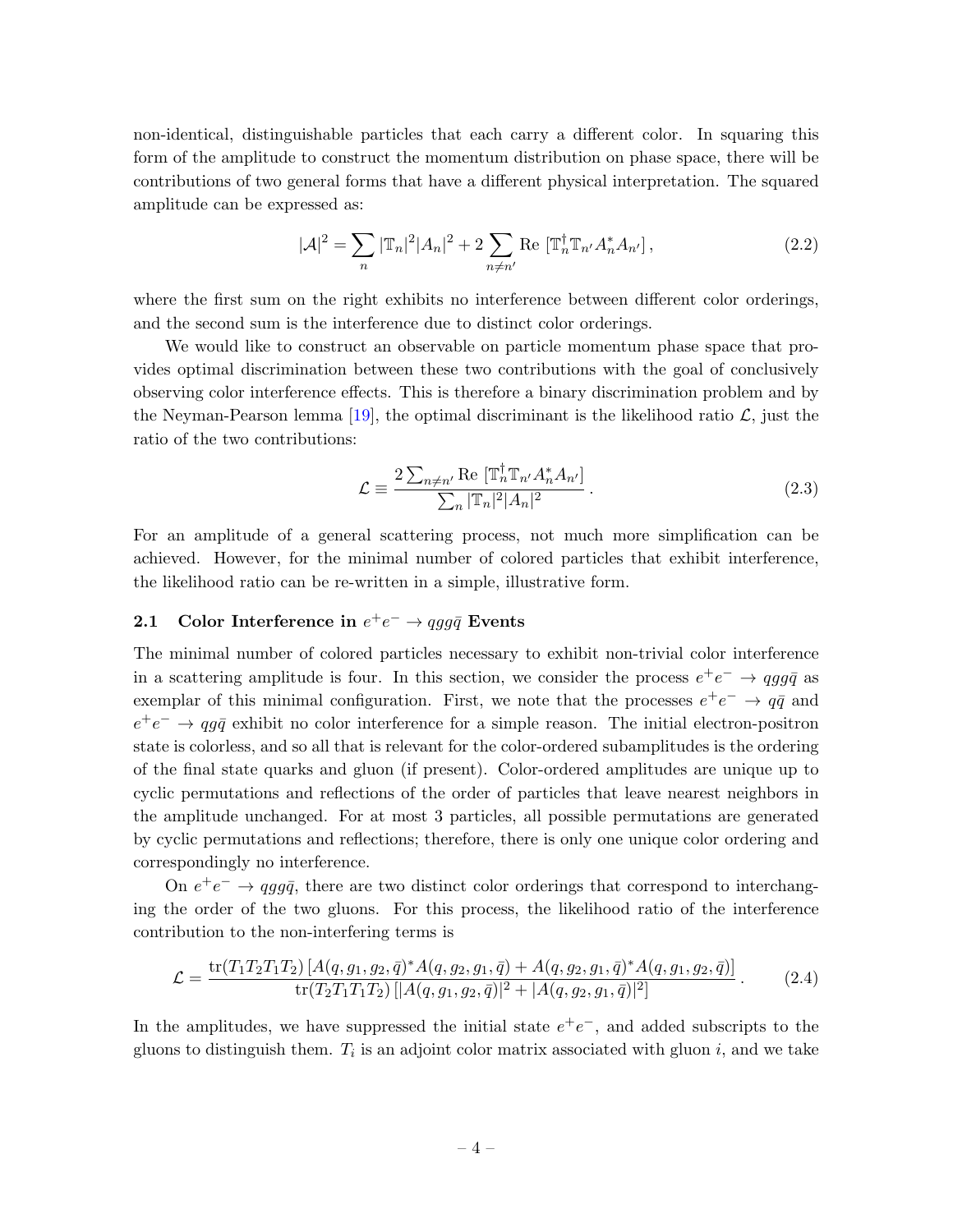the trace because the quarks live in the fundamental representation of SU(3) color. For a general  $SU(N_c)$  gauge group, the product of a gluon's color matrix with itself is

$$
T_i^j T_k^l = \delta_i^l \delta_k^j - \frac{1}{N_c} \delta_i^j \delta_k^l \,, \tag{2.5}
$$

where the indices  $i, j, k, l$  represent the rows and columns of the color matrix. With this result, the color matrix traces are

$$
\text{tr}(T_1 T_2 T_1 T_2) = -N_c + \frac{1}{N_c},\tag{2.6}
$$

$$
\text{tr}(T_2 T_1 T_1 T_2) = N_c \left( N_c - \frac{1}{N_c} \right)^2. \tag{2.7}
$$

Thus, this likelihood ratio observable L is explicitly a finite  $N_c$  observable. If  $N_c \to \infty$ , the S-matrix element has no subleading color contributions, and the corresponding distribution will only have support near  $\mathcal{L} = 0$ .

Any monotonic function of the likelihood ratio is still an optimal discriminant, so we are free to modify the likelihood as we see convenient. As written, the numerator factor of Eq. [2.4](#page-4-1) is not a squared amplitude itself and so its physical interpretation is a bit unclear. However, we can freely add to the numerator the squared color-ordered amplitudes in the denominator. Further, the traces over color matrices are just numbers, so we can eliminate them, and still have an optimal discriminant. So, we consider the observable

$$
\mathcal{O} \equiv \frac{|A(q, g_1, g_2, \bar{q})|^2 + |A(q, g_2, g_1, \bar{q})|^2 + 2 \operatorname{Re}\left(A(q, g_1, g_2, \bar{q})^* A(q, g_2, g_1, \bar{q})\right)}{|A(q, g_1, g_2, \bar{q})|^2 + |A(q, g_2, g_1, \bar{q})|^2},\tag{2.8}
$$

that is still maximally sensitive to subleading color effects as it is related to the likelihood  $\mathcal{L}$ by a monotonic function, namely:

$$
\mathcal{O} = 1 + \frac{\text{tr}(T_2 T_1 T_1 T_2)}{\text{tr}(T_1 T_2 T_1 T_2)} \mathcal{L}.
$$
\n(2.9)

In this form, the numerator and denominator have a clear interpretation. The numerator is the squared sum of the symmetrized color-ordered amplitudes, and so therefore is just the squared Abelian amplitude:

$$
|A(q, g_1, g_2, \bar{q}) + A(q, g_2, g_1, \bar{q})|^2 \equiv |A(q, \gamma, \gamma, \bar{q})|^2.
$$
 (2.10)

Thus, in the numerator, we can treat the massless vector bosons as photons. The denominator is the  $N_c \to \infty$  limit of the squared QCD amplitude:

$$
|A(q, g_1, g_2, \bar{q})|^2 + |A(q, g_2, g_1, \bar{q})|^2 \equiv |A_{N_c \to \infty}(q, g, g, \bar{q})|^2.
$$
 (2.11)

Our observable of interest in terms of these amplitudes is then

$$
\mathcal{O} = \frac{|A(q, \gamma, \gamma, \bar{q})|^2}{|A_{N_c \to \infty}(q, g, g, \bar{q})|^2}.
$$
\n(2.12)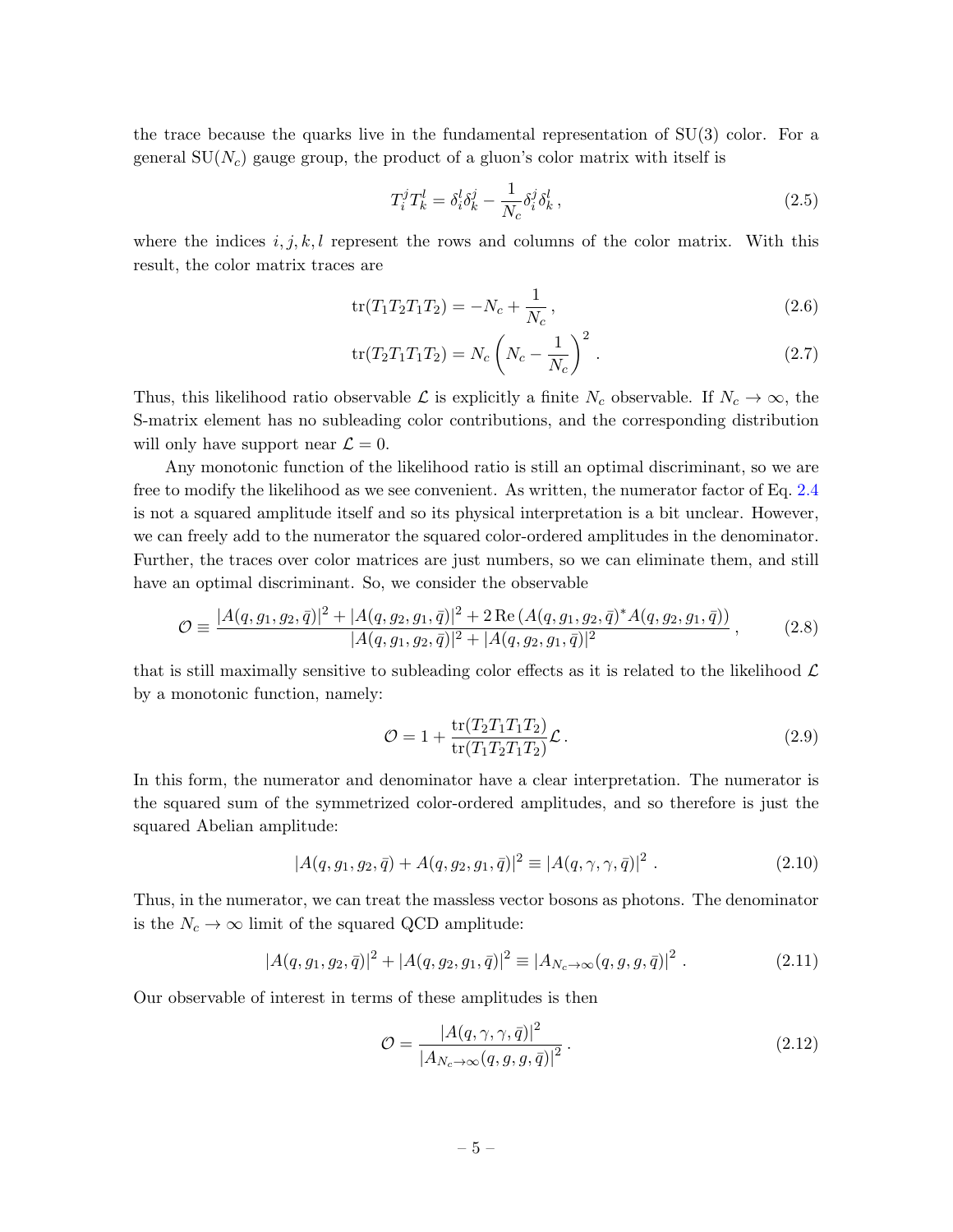Using the old results for  $e^+e^- \rightarrow 4$  jets amplitudes of Refs. [\[30–](#page-20-0)[35\]](#page-20-1), this can be expressed in terms of the momenta of the final state particles. Our goal will be to identify the large- $N_c$ and Abelian contributions to the QCD amplitude to measure and observe color interference.

With this decomposition, it is useful to rewrite the QCD amplitude in terms of the large- $N_c$  amplitude and the QED amplitude. The squared amplitude with full color included can be expressed as

<span id="page-6-1"></span>
$$
|\mathcal{A}(q,g,g,\bar{q})|^2 = [\text{tr}(T_2 T_1 T_1 T_2) - \text{tr}(T_1 T_2 T_1 T_2)] |A_{N_c \to \infty}(q,g,g,\bar{q})|^2 + \text{tr}(T_1 T_2 T_1 T_2) |A(q,\gamma,\gamma,\bar{q})|^2
$$
  
= 
$$
\left(N_c - \frac{1}{N_c}\right) \left(N_c^2 |A_{N_c \to \infty}(q,g,g,\bar{q})|^2 - |A(q,\gamma,\gamma,\bar{q})|^2\right).
$$
 (2.13)

This form renders the Abelian amplitude manifestly subleading in  $N_c$ . Further, in this form, the QCD amplitude has been expressed in terms of a contribution where gluons are completely distinguishable, the large- $N_c$  limit where all gluons have a distinct color, and the Abelian limit, where all gluons are identical particles. In QCD at intermediate  $N_c$ , gluons are neither perfectly distinguishable nor indistinguishable. This form of the amplitude also invites an interpretation as a sum of a mixed state and a pure state of gluons. We will return to this interpretation in Sec. [2.4.](#page-10-0)

### <span id="page-6-0"></span>2.2 Color Interference in the Collinear Limit

While the color interference observable constructed from the complete amplitudes can be studied on their own right, they would only be applicable to events from  $e^+e^-$  collisions. At a hadron collider, like the LHC, there is never such a pure parton flavor contribution due to non-trivial parton distribution functions. Additionally, because the initial state in the hard scattering at a hadron collider carries color, even  $2 \rightarrow 2$  processes have non-trivial color interference effects, and any higher final state multiplicity will significantly complicate the structure of the observable. So, to maintain sensitivity to color interference while keeping the observable simple, we will focus on color interference within identified jets. In particular, we formally assume that the radius of the jets  $R \ll 1$  and will work to leading order in the collinear limit. In the limit where the gluons become collinear to the quark in the  $e^+e^- \rightarrow qgg\bar{q}$ process, for example, the squared amplitude factorizes as [\[36,](#page-20-2) [37\]](#page-20-3)

$$
|\mathcal{A}(q,g,g,\bar{q})|^2 \to |\mathcal{A}(q,\bar{q})|^2 \left(\frac{8\pi\alpha_s}{s_{qgg}}\right)^2 P_{ggq\leftarrow q}.
$$
 (2.14)

Here,  $|\mathcal{A}(q,\bar{q})|^2$  is the squared amplitude for  $e^+e^- \to q\bar{q}$  events,  $s_{qgg}$  is the invariant mass of the final state quark and two gluons, and  $P_{ggq\leftarrow q}$  is the universal collinear splitting function. In this limit, all non-trivial color is carried by the splitting function, and so we can exclusively analyze it to establish color interference observables applicable to jets produced in any collider environment.

The splitting function is often expressed as a linear combination of Abelian and non-Abelian contributions, as defined by the color Casimir that multiplies each term:

<span id="page-6-2"></span>
$$
P_{ggq \leftarrow q} = C_F^2 P_{ggq \leftarrow q}^{\text{ab}} + C_F C_A P_{ggq \leftarrow q}^{\text{nab}}.
$$
\n(2.15)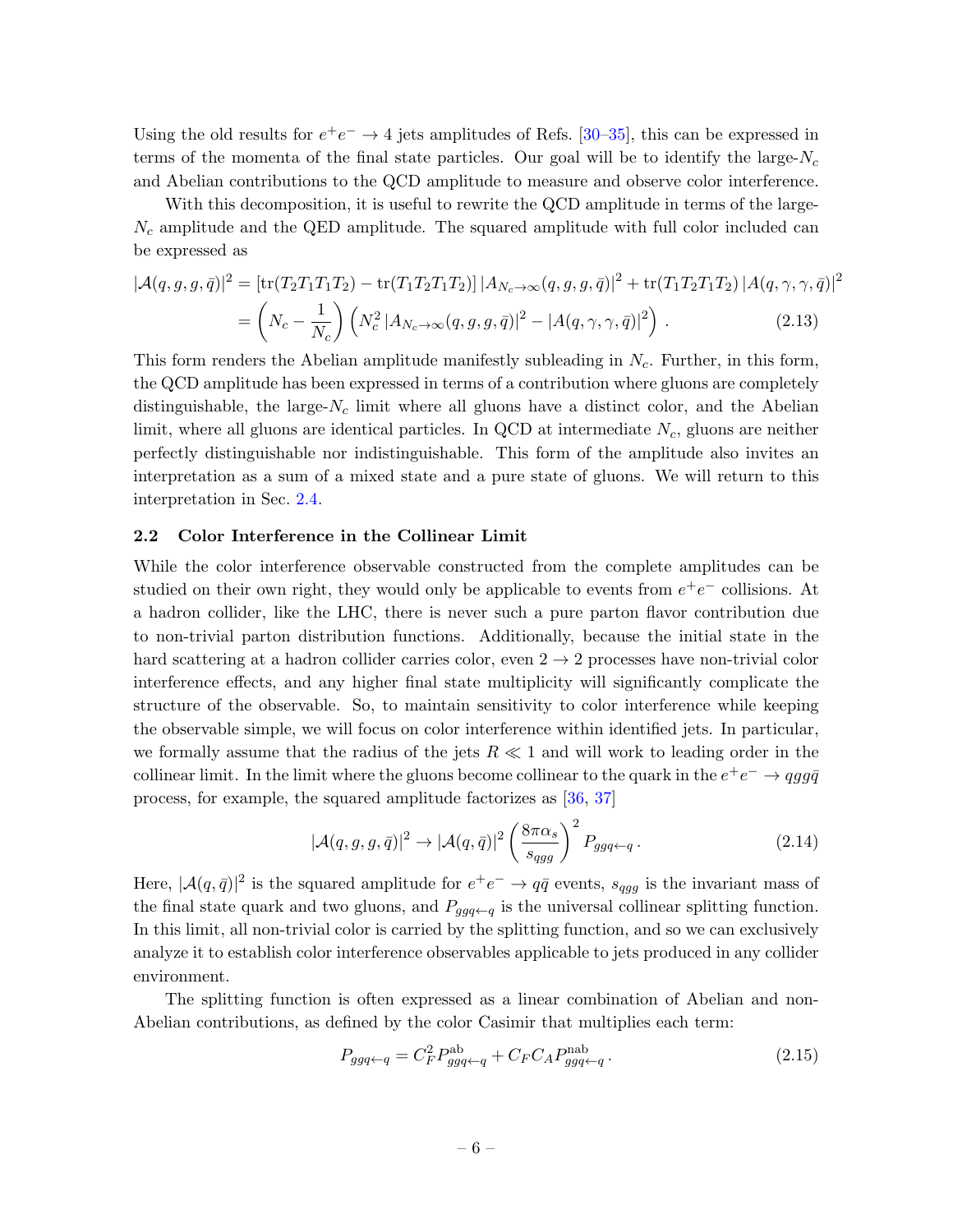Here,  $C_F$  and  $C_A$  are the fundamental and adjoint quadratic Casimirs for the SU( $N_c$ ) color group, where

$$
C_F = \frac{N_c^2 - 1}{2N_c}, \qquad C_A = N_c. \tag{2.16}
$$

In QCD, with  $N_c = 3$ ,  $C_F = 4/3$ ,  $C_A = 3$ . The two color channel splitting functions are referred to as the Abelian ("ab") and non-Abelian ("nab") contributions. The Abelian splitting function is identical to that in QED, and so would be associated with the squared photon emission amplitude from earlier. The non-Abelian splitting function does not have a physical interpretation on its own, but can be combined with the Abelian splitting function to construct the large- $N_c$  splitting function. With the goal of separating the photon contribution from the large- $N_c$  contribution, we can express the splitting function as

$$
P_{ggq\leftarrow q} = C_F^2 P_{ggq\leftarrow q}^{ab} + C_F C_A P_{ggq\leftarrow q}^{mab}
$$
  
= 
$$
\frac{C_F C_A}{2} \left( P_{ggq\leftarrow q}^{ab} + 2 P_{ggq\leftarrow q}^{mab} \right) + \frac{C_F}{2} (2C_F - C_A) P_{ggq\leftarrow q}^{ab}.
$$
 (2.17)

The first splitting function,  $P_{ggq\leftarrow q}^{ab} + 2P_{ggq\leftarrow q}^{nab}$ , is the large-N<sub>c</sub> limit, because at large-N<sub>c</sub>,  $C_A = 2C_F$ . Note also that the relative size of the large-N<sub>c</sub> and Abelian splitting functions is the ratio of color factors

<span id="page-7-2"></span>
$$
\frac{2C_F - C_A}{C_A} = -\frac{1}{N_c^2},\tag{2.18}
$$

which is exactly the same ratio as established in the form of the squared amplitude from Eq. [2.13.](#page-6-1)

Then, in the collinear limit, the color interference observable we consider is the ratio of these splitting functions:

<span id="page-7-1"></span>
$$
\mathcal{O} = \frac{P_{ggq\leftarrow q}^{\text{ab}}}{P_{ggq\leftarrow q}^{\text{ab}} + 2P_{ggq\leftarrow q}^{\text{ab}}}.
$$
\n(2.19)

Explicit expressions for the splitting functions as functions of the energy fractions of the particles in the splitting and their pairwise angles can be found in Refs. [\[36,](#page-20-2) [37\]](#page-20-3). In general, these observables are complicated and unwieldy, and are not easily interpretable from their analytic form. So, we will not present them here. However, the expressions do simplify significantly when the helicities of the gluons are identical, and we will present explicit results for this limited case in the next section.

### <span id="page-7-0"></span>2.3 Explicit Form of Color Interference Observable with Identical Gluon Helicities

When the two gluons have the same helicity, the amplitudes are of the so-called maximally helicity violating (MHV) form, and take a very simple expression. Consider the tree-level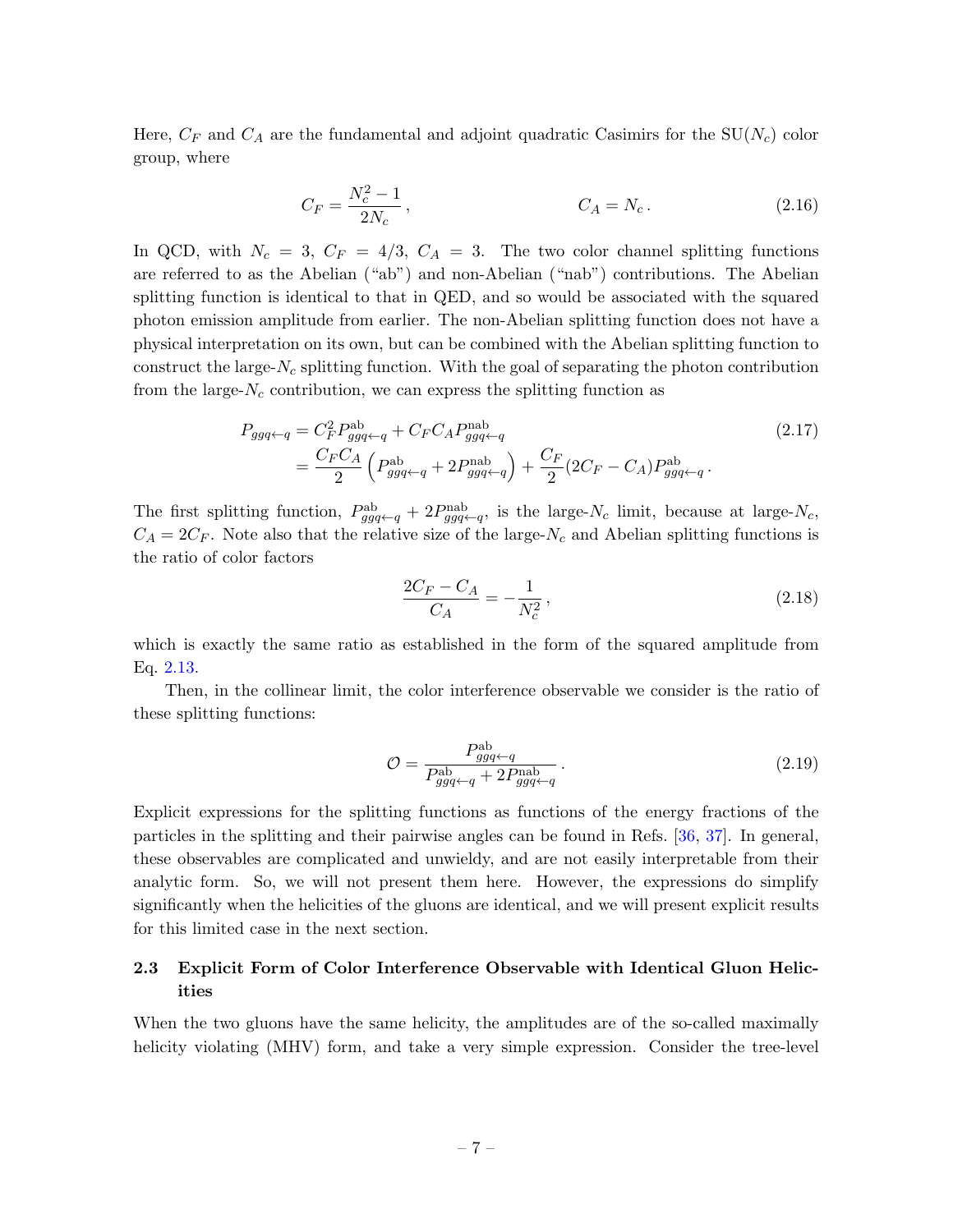color-ordered amplitude for the process  $l^+\bar{l}^- \rightarrow q^+g_1^+g_2^+\bar{q}^-$ :

$$
A(q^+,g_1^+,g_2^+,\bar{q}^-) \propto \frac{\langle \bar{q}\bar{l}\rangle^2}{\langle 12\rangle\langle 1q\rangle\langle 2\bar{q}\rangle\langle l\bar{l}\rangle},\qquad(2.20)
$$

where  $l(\bar{l})$  is an initial (anti-)lepton and particle helicities are denoted by the superscripts. We ignore overall coupling factors, focusing on the kinematic dependence exclusively. The angle brackets denote the helicity spinor product, and up to a phase, correspond to the square-root of the invariant mass of the two particles in the product. Standard references on spinor helicity notation are Refs. [\[24,](#page-19-4) [38\]](#page-20-4). The amplitude when the gluons both have negative helicity is related by complex conjugation and interchanging of the quark and anti-quark, and so will produce the same absolute square, so we do not need to consider it explicitly. The square of this amplitude with gluons of positive helicity is

$$
|A(q^+,g_1^+,g_2^+,\bar{q}^-)|^2 \propto \frac{s_{\bar{q}\bar{l}}^2}{s_{l\bar{l}}s_{12}s_{1q}s_{2\bar{q}}}\,,\tag{2.21}
$$

where  $s_{ij}$  is the invariant mass of particles i and j. Summing this with the permuted squared amplitude  $1 \leftrightarrow 2$  we produce the large- $N_c$  limit:

$$
\left| A_{N_c \to \infty}(q^+, g^+, g^+, \bar{q}^-) \right|^2 = \frac{s_{\bar{q}\bar{l}}^2 (s_{1q}s_{2\bar{q}} + s_{2q}s_{1\bar{q}})}{s_{l\bar{l}} s_{12} s_{1q} s_{2\bar{q}} s_{2q} s_{1\bar{q}}}.
$$
 (2.22)

The Abelian amplitude is found by summing together the color-ordered amplitude with the amplitude in which gluons 1 and 2 are permuted:

$$
A(q^+,\gamma^+,\tau^+,\bar{q}^-) = A(q^+,g_1^+,g_2^+,\bar{q}^-) + A(q^+,g_2^+,g_1^+,\bar{q}^-)
$$
\n
$$
\propto -\frac{\langle \bar{q}\bar{l}\rangle^2 \langle q\bar{q}\rangle}{\langle 1q\rangle \langle 2\bar{q}\rangle \langle 2q\rangle \langle 1\bar{q}\rangle \langle l\bar{l}\rangle}.
$$
\n(2.23)

Its square is therefore

$$
|A(q^+,\gamma^+,\gamma^+,\bar{q}^-)|^2 \propto \frac{s_{\bar{q}\bar{l}}^2 s_{q\bar{q}}}{s_{l\bar{l}} s_{1q} s_{2\bar{q}} s_{2q} s_{1\bar{q}}}.
$$
 (2.24)

The ratio of these two squared amplitudes with fixed helicity dramatically simplifies to

$$
\frac{|A(q^+,\gamma^+,\gamma^+,\bar{q}^-)|^2}{|A_{N_c\to\infty}(q^+,g^+,g^+,\bar{q}^-)|^2} = \frac{s_{12}s_{q\bar{q}}}{s_{1q}s_{2\bar{q}} + s_{2q}s_{1\bar{q}}}.
$$
\n(2.25)

Further, note that every term in the ratio is homogeneous in the energies of the final state particles, so this observable can be expressed exclusively in terms of particle pairwise angles  $\theta_{ij}$ :

$$
\frac{|A(q^+,\gamma^+,\gamma^+,\bar{q}^-)|^2}{|A_{N_c\to\infty}(q^+,g^+,g^+,\bar{q}^-)|^2} = \frac{(1-\cos\theta_{12})(1-\cos\theta_{q\bar{q}})}{(1-\cos\theta_{1q})(1-\cos\theta_{2\bar{q}})+(1-\cos\theta_{2q})(1-\cos\theta_{1\bar{q}})}.\tag{2.26}
$$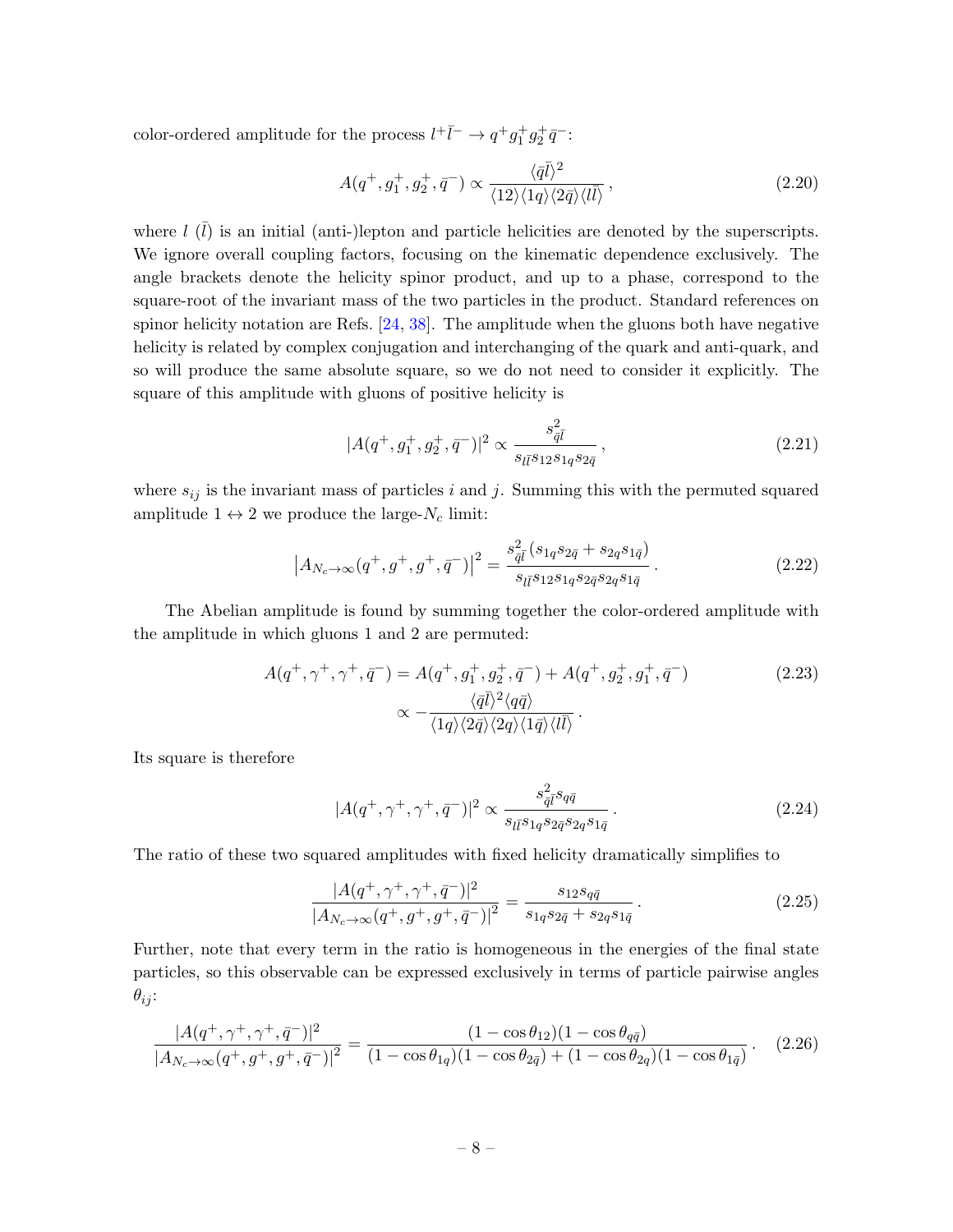<span id="page-9-1"></span>

Figure 1: Illustration of the configuration of two gluons (dots) about a quark (cross) in the collinear limit on the celestial sphere. Relative angles between pairs of particles and about the direction of the quark are shown.

In this form, it is trivial to take the collinear limit. With the gluons collinear to the quark, we have  $\theta_{12}, \theta_{1q}, \theta_{2q} \rightarrow 0$ , but no assumed hierarchy between them. Additionally, the anti-quark is antipodal to all other particles, so  $\theta_{i\bar{q}} \to \pi$ . Then the Abelian to large-N<sub>c</sub> ratio reduces to

$$
\lim_{q,g,g \text{ collinear}} \frac{|A(q^+,\gamma^+,\gamma^+,\bar{q}^-)|^2}{|A_{N_c\to\infty}(q^+,g^+,g^+,\bar{q}^-)|^2} \to \frac{\theta_{12}^2}{\theta_{1q}^2 + \theta_{2q}^2}.
$$
\n(2.27)

This is effectively identical in form to the jet color ring introduced in Ref. [\[25\]](#page-19-5) as an observable for discrimination of color-singlet resonance decays to quarks from massive gluon splitting to quarks. Related observables were established through application of machine learning in Ref. [\[39\]](#page-20-5).

As this ratio observable is a measure of interference between distinct color states of the gluons, it should manifest as a sinusoidal oscillation. This can be directly observed by reexpressing the ratio of pairwise angles in Eq. [\(2.27\)](#page-9-0) through the law of cosines. We have

<span id="page-9-0"></span>
$$
\theta_{12}^2 = \theta_{1q}^2 + \theta_{2q}^2 - 2\theta_{1q}\theta_{2q}\cos\phi\,,\tag{2.28}
$$

where  $\phi$  is the azimuthal angle between the two gluons with respect to the quark. This configuration of particles on the celestial sphere is illustrated in Fig. [1.](#page-9-1) Then,

$$
\lim_{q,g,g \text{ collinear}} \frac{|A(q^+,\gamma^+,\gamma^+,\bar{q}^-)|^2}{|A_{N_c\to\infty}(q^+,g^+,g^+,\bar{q}^-)|^2} \to 1 - \frac{2\theta_{1q}\theta_{2q}}{\theta_{1q}^2 + \theta_{2q}^2} \cos\phi,
$$
\n(2.29)

clearly illustrating the interference through azimuthal modulation. For fixed angles  $\theta_{1q}, \theta_{2q}$ from the quark, if the gluons are close in azimuth, then the value of the observable is less than 1 and correspondingly the large- $N_c$  amplitude is larger than the Abelian amplitude. At large- $N_c$ , the gluons would have a collinear singularity with each other. By contrast, if the gluons are on opposite sides of the quark from one another, the Abelian matrix element is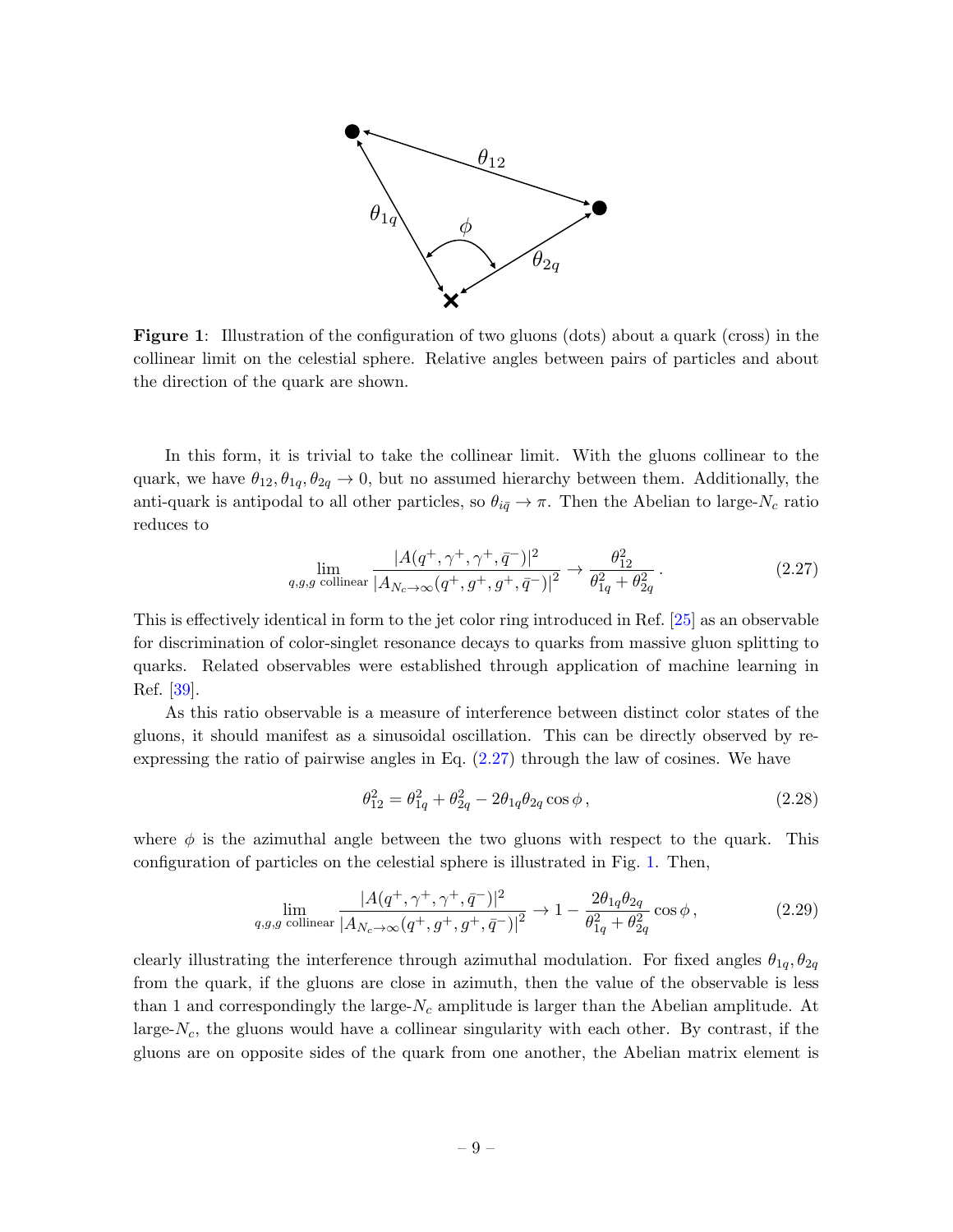larger. Photons are emitted off of the quark independently, and so their distribution would be flat in azimuth.

The form of the ratio of Abelian and large- $N_c$  matrix elements is very special for this helicity configuration; namely all energy dependence of the particles drops out. Including other helicity configurations would spoil this feature, and complicate the interpretation of the observable. Further, a naive application of the color observable as this energy-independent ratio of angles is not IRC safe, and cannot be calculated in fixed-order perturbation theory. This is problematic, because it was through fixed-order perturbation theory that we were able to define this ratio in the first place. We will address and solve these issues in Sec. [3,](#page-12-0) and provide a simple IRC safe definition of the color interference observable that can be applied generally.

### <span id="page-10-0"></span>2.4 Interpretation of Color Interference and (In)distinguishibility of the Gluon

We have identified color interference through comparison of the large- $N_c$  squared amplitude  $|A_{N_c\to\infty}(q,g,g,\bar{q})|^2$  and the Abelian amplitude  $|A(q,\gamma,\gamma,\bar{q})|^2$ . These two amplitudes are ends of a spectrum, and QCD lies in between them. At truly large- $N_c$ , every gluon carries a different color than every other gluon. As such, gluons at large- $N_c$  are distinguishable particles. Distinct configurations of distinguishable particles sum incoherently or at the squared amplitude level, as we observed above. Thus, a large- $N_c$  squared amplitude describes a completely random mixed state of distinguishable gluons, lacking any interference.

By contrast, all photons are identical particles in any process, and so distinct configurations must be summed together coherently, at the amplitude level. A collection of photons is therefore a pure state that exhibits non-trivial interference due to indistinguishability. With,  $N_c = 3$ , gluons in QCD are neither completely distinguishable nor identical, and so are some intermediate mixed state whose purity is quantified by the relative size of the color factors,

$$
\frac{C_A - 2C_F}{C_A} = \frac{1}{N_c^2},\tag{2.30}
$$

which is about 10% in QCD.

This can be made more concrete by constructing the density matrices for these pure and mixed states. We will ignore helicity assignments here for compactness, but anyway helicity is observable and so helicity states sum incoherently. The pure state  $|\psi\rangle$  of two identical photons is

$$
|\psi\rangle = \frac{|\gamma_1 \gamma_2\rangle + |\gamma_2 \gamma_1\rangle}{\sqrt{2}}.
$$
\n(2.31)

Then, its density matrix in the space spanned by the two photon states is

$$
\rho_{\gamma\gamma} = |\psi\rangle\langle\psi| = \frac{1}{2} |\gamma_1 \gamma_2\rangle\langle\gamma_1 \gamma_2| + \frac{1}{2} |\gamma_1 \gamma_2\rangle\langle\gamma_2 \gamma_1| + \frac{1}{2} |\gamma_2 \gamma_1\rangle\langle\gamma_1 \gamma_2| + \frac{1}{2} |\gamma_2 \gamma_1\rangle\langle\gamma_2 \gamma_1|.
$$
 (2.32)

As required by conservation of probability, tr  $\rho_{\gamma\gamma} = 1$  and as a pure state its density matrix is idempotent:  $\rho_{\gamma\gamma}^2 = \rho_{\gamma\gamma}$ . On the other hand, the large-N<sub>c</sub> two-gluon state is completely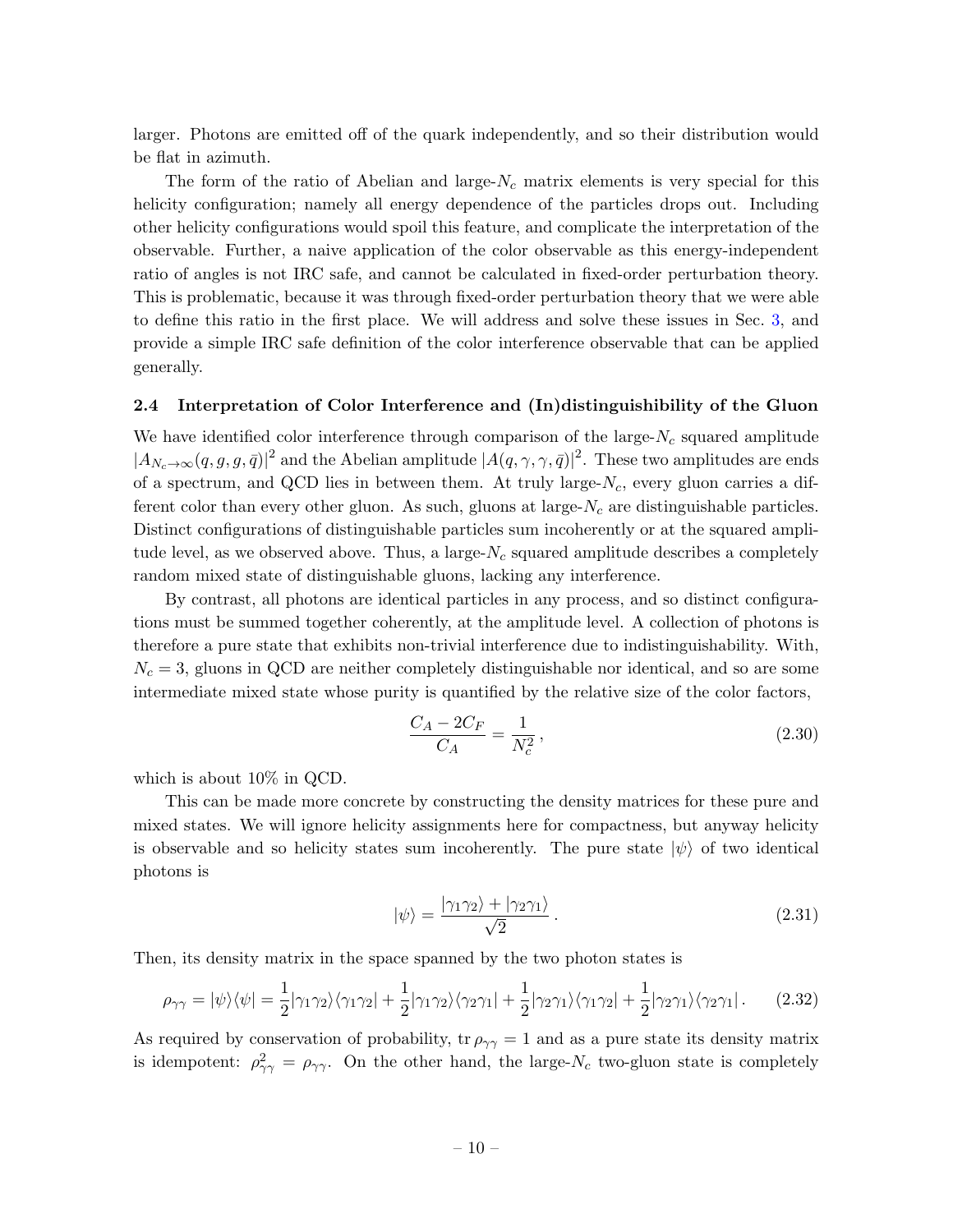<span id="page-11-0"></span>

Figure 2: Graphical representation of uncorrelated two-gluon emission in the collinear limit from a quark. Left: An example Feynman diagram for the squared amplitude, with the dashed vertical line representing the cut that exposes the final state particles. Right: The corresponding birdtrack diagram that tracks the flow of color amongst the particles.

random, and so its density matrix is

$$
\rho_{gg} = \frac{1}{2} |g_1 g_2\rangle \langle g_1 g_2| + \frac{1}{2} |g_2 g_1\rangle \langle g_2 g_1|, \qquad (2.33)
$$

for which tr  $\rho_{gg} = 1$ , but  $\rho_{gg}^2 \neq \rho_{gg}$ .

In QCD, the two-gluon density matrix would take the form:

$$
\rho_{\rm QCD} = \frac{1}{2} |g_1 g_2\rangle \langle g_1 g_2| + \frac{1}{2} |g_2 g_1\rangle \langle g_2 g_1| + \frac{2C_F - C_A}{4C_F} (|g_1 g_2\rangle \langle g_2 g_1| + |g_2 g_1\rangle \langle g_1 g_2|) , \quad (2.34)
$$

which is a linear combination of the photon and large- $N_c$  density matrices according to Eq. [\(2.13\)](#page-6-1) that ensures conservation of probability, tr  $\rho_{\rm QCD} = 1$ . To measure the amount of mixture of this state, we can compute the purity from the eigenvalues of the density matrix. The eigenvalues  $\lambda_1, \lambda_2$  of the QCD two-gluon density matrix are

$$
\lambda_1 = \frac{C_A}{4C_F},
$$
\n $\lambda_2 = 1 - \frac{C_A}{4C_F}.$ \n(2.35)

The purity is the trace of the square of the density matrix,  $\text{tr } \rho_{\text{QCD}}^2$ , or

$$
\text{tr}\,\rho_{\text{QCD}}^2 = \lambda_1^2 + \lambda_2^2 = 1 - \frac{C_A}{8C_F^2}(4C_F - C_A) = 1 - \frac{N_c^2}{2}\frac{N_c^2 - 2}{(N_c^2 - 1)^2} = \frac{1}{2} + \frac{1}{2N_c^4} + \cdots. \tag{2.36}
$$

On the farthest right equation, we have expanded the purity about the  $N_c \to \infty$  limit. Recall that for a completely random ensemble of two states, the purity is  $1/2$ , thus two gluons in QCD has a density matrix that is very slightly less than completely random. Other measures of purity or entropy can easily be calculated from this QCD density matrix, but the same conclusion would be reached, so we do not study it further here.

Further, two gluons (or any pair of states) can only exhibit quantum interference if their combined state has no non-trivial quantum numbers. Relevant for QCD, this means that two gluons only interfere if their product color state is a singlet. Indeed, the singlet can be formed from multiplying two adjoint gluons as  $\mathbf{8} \otimes \mathbf{8} \supset \mathbf{1}$ , in SU(3). This interference can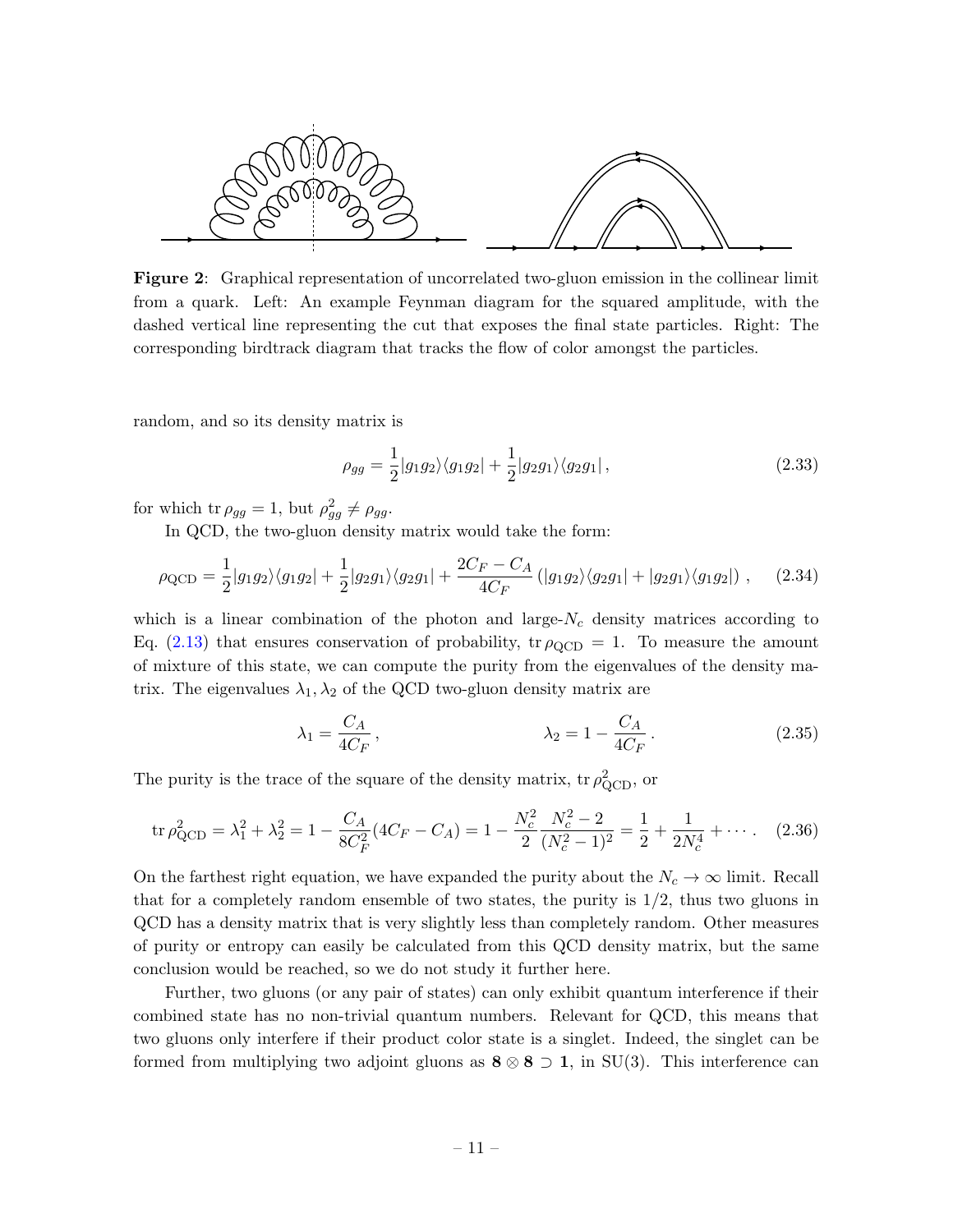<span id="page-12-1"></span>

Figure 3: Graphical representation of correlated two-gluon emission in the collinear limit from a quark. Left: An example Feynman diagram for the squared amplitude, with the dashed vertical line representing the cut that exposes the final state particles. Right: The corresponding birdtrack diagram that tracks the flow of color amongst the particles.

also be observed from a color-flow birdtrack diagram  $[2, 40, 41]$  $[2, 40, 41]$  $[2, 40, 41]$  $[2, 40, 41]$  $[2, 40, 41]$ . In the collinear limit, we can consider a squared amplitude for two gluon emission off of a quark line and the squared amplitude that would be present in an integral over phase space for calculation of a cross section. A Feynman diagram that represents uncorrelated collinear gluon emission would be, for example, as shown on the left in Fig. [2.](#page-11-0) The corresponding birdtrack diagram is shown on the right in Fig. [2.](#page-11-0) Note that there are two closed loops in the birdtrack diagram, which each contribute a factor of  $N_c$  to the value of the squared amplitude. Further, as closed loops, there is no restriction on their color; the color that flows along each disconnected line is distinct from all others. As such, the colors of the two emitted gluons are not the same and so the gluons are distinguishable, and therefore exhibit no quantum interference through the color quantum number. This is expected because this is a planar birdtrack diagram, and so contributes in the large- $N_c$  limit.

By contrast, we can consider a different squared amplitude, for example that illustrated on the left of Fig. [3,](#page-12-1) in which the two gluons are emitted in a correlated manner off of the quark. This diagram is non-planar as the gluons that cross the cut have to pass over one another. Its corresponding birdtrack diagram is illustrated on the right of Fig. [3.](#page-12-1) Unlike the planar birdtrack diagram in Fig. [2,](#page-11-0) there is only a single color line in this diagram, that just happens to trace out a complicated shape representing the quark and two gluons. Because there is a single color line, this means that the colors of the gluons are necessarily equal, and so they are indistinguishable particles that can and do exhibit quantum interference. Finally, because there are no closed color loops, this diagram is a factor of  $1/N_c^2$  suppressed with respect to the planar diagram. Because quantum interference only exists if the gluons have the same color, this can only be guaranteed if there is only one color line in the diagram, and this is therefore necessarily a subleading color effect.

### <span id="page-12-0"></span>3 Embedding Color Interference in an IRC Safe Observable

The color interference observable we have constructed as a ratio of Abelian to large- $N_c$  matrix elements is sensitive to color interference through the relative angles between two gluons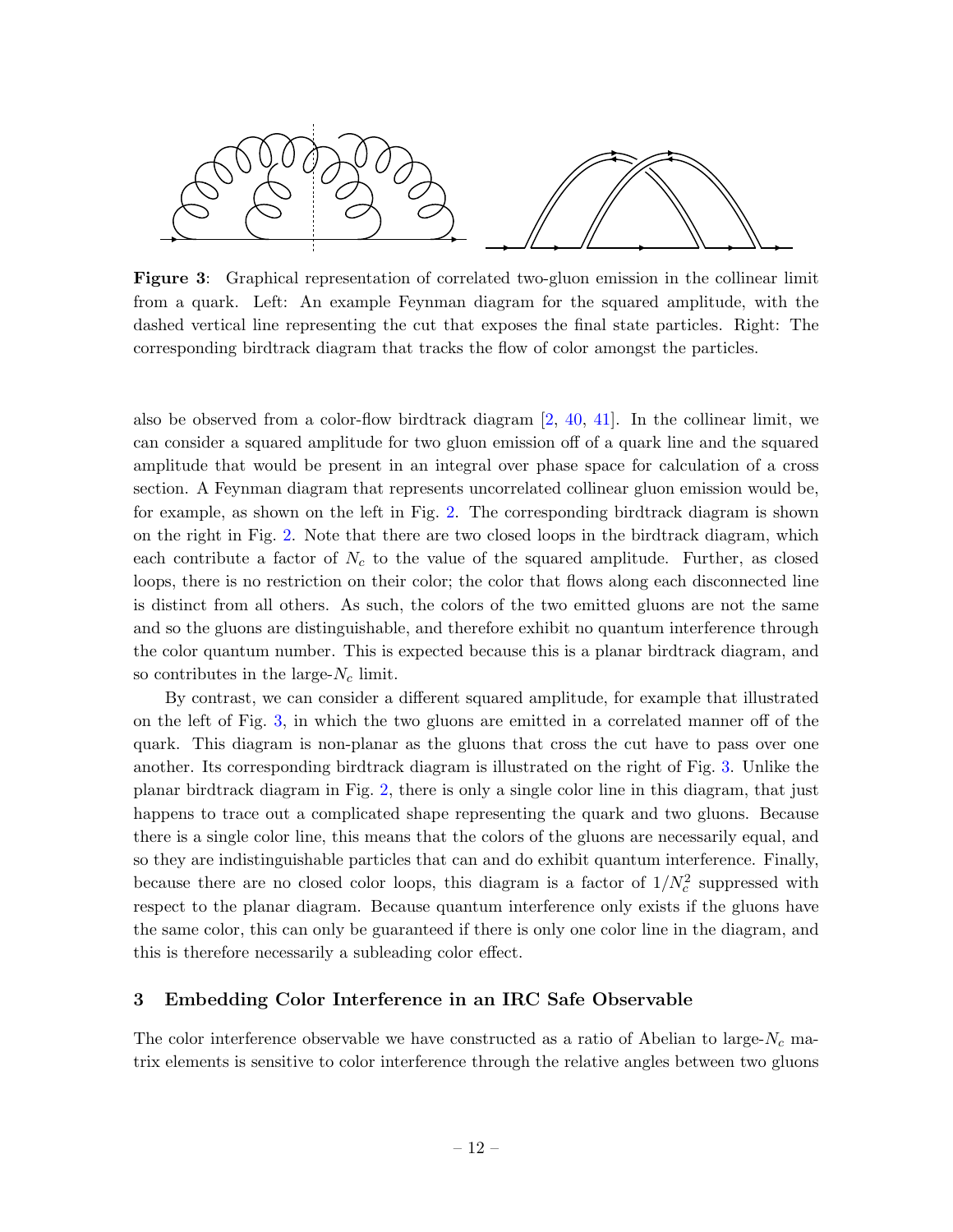emitted off of a quark. An observable that is exclusively dependent on angles between particles may naively not seem like it is IRC safe, because the lack of energy weighting could mean that arbitrarily soft particles can contribute significantly. This would indeed be the case if we demand that every jet returns a single, unique value associated with the color interference observable. However, if instead we consider energy-weighted cross sections, where contributions to angular distributions are weighted by the energies of the particles being associated, IRC safety can be restored. In this case, each jet will return a distribution of angles, which will be populated according to the dominant energy flow.

To accomplish this, we will describe the orientation of the emitted gluons off of the quark with the three-point energy correlator  $[26]$ , a generalization of the energy-energy correlator [\[27\]](#page-19-7) introduced long ago to probe emission or antenna patterns of QCD radiation. We will now work exclusively to leading order in the collinear limit of a jet. Anticipating future experimental applications and a robust way to identify the intiating quark, we will identify the pattern of radiation about a bottom quark. We then define the energy-weighted cross section from the three-point energy correlator relevant for this problem as:

$$
\frac{d^3\sigma}{dz_1\,dz_2\,dz_{12}} \equiv \sum_{i,j} \int d\sigma \, \frac{E_b E_i E_j}{Q^3} \, \delta\left(z_1 - \frac{\theta_{bi}^2}{4}\right) \, \delta\left(z_2 - \frac{\theta_{bj}^2}{4}\right) \, \delta\left(z_{12} - \frac{\theta_{ij}^2}{4}\right) \,. \tag{3.1}
$$

In this expression, the bottom quark is denoted by  $b$ , and the cross section is differential in three energy-weighted angles: the angles between the bottom quark and either particle  $i$  or  $j$ in the jet, and the angle between particles i and j. The sums run over all particles i and j in the jet which has total energy  $Q$ . This has been expanded in the collinear limit and is expressed in natural phase space coordinates for jets produced in  $e^+e^-$  collisions. For jets produced at a hadron collider, energies and angles would be replaced by momentum transverse to the collision beam and pseudorapidity-azimuth distances, respectively. Note that this expression is a bit different than the more inclusive form of the energy correlators  $[26, 27]$  $[26, 27]$  $[26, 27]$  for which there are no identified particles and all energies weightings are summed over all particles. For observation of color interference however, it is vital that the quark be identified so that angles about the quark that are sensitive to color interference are unambiguous.

As observed in Sec. [2.3,](#page-7-0) the azimuthal angle between the gluons about the quark is sensitive to the effects of color interference. So, we will exchange the pairwise angle  $z_{12}$  with the azimuthal angle  $\phi$ , using the law of cosines, where

$$
\cos \phi = \frac{\theta_{\hat{b}i}^2 + \theta_{\hat{b}j}^2 - \theta_{ij}^2}{2\theta_{\hat{b}i}\theta_{\hat{b}j}} = \frac{z_1 + z_2 - z_{12}}{2\sqrt{z_1 z_2}}.
$$
\n(3.2)

So, the differential cross section we will consider can be related to the three-point energy correlator simply:

$$
\frac{d^3\sigma}{dz_1\,dz_2\,d\phi} = \frac{dz_{12}}{d\phi}\frac{d^3\sigma}{dz_1\,dz_2\,dz_{12}} = 2\sqrt{z_1z_2}\sin\phi\,\frac{d^3\sigma}{dz_1\,dz_2\,dz_{12}}.\tag{3.3}
$$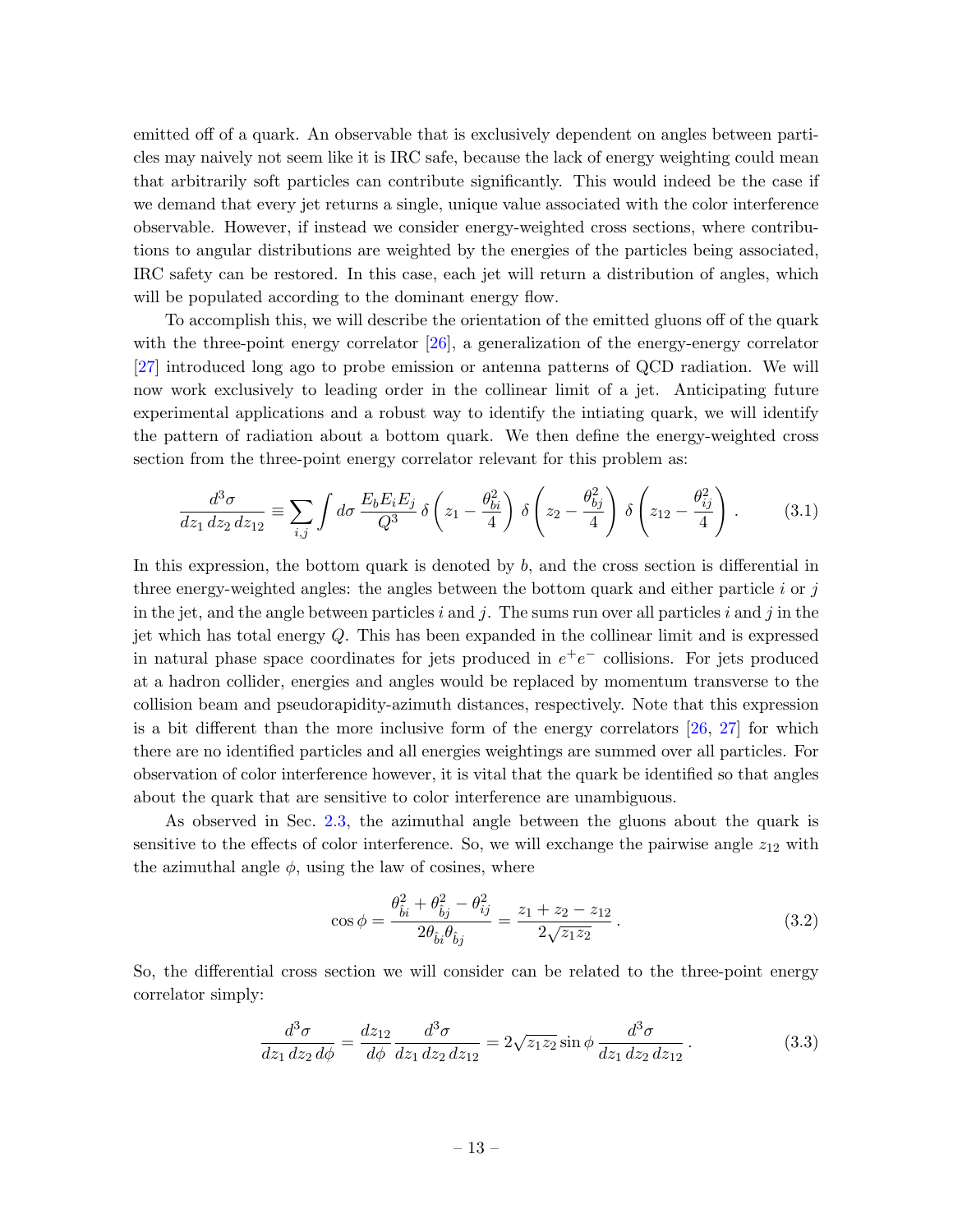Then, we will take this triple-differential cross section in the angles of the two other particles with respect to the quark and their azimuthal angle as a proxy for the relevant phase space coordinates that define the ratio of cross sections observable, Eq.  $(2.19)$ .

Then, our procedure for identification of the color interference effects from this threepoint correlator is as follows. We calculate the triple-differential cross section on our jets from experimental data or from the full-color splitting function, Eq. [\(2.15\)](#page-6-2), and we will denote this cross section with a superscript (fc). Color interference is due to effects beyond leading color, and so we want to compare this full color measurement or prediction to the leading color prediction as calculated with the leading-color splitting function contribution of Eq.  $(2.17)$ . We will denote this triple-differential cross section with superscript  $(lc)$ . Then, color interference will be imprinted through sinusoidal oscillation in the azimuthal angle  $\phi$ through the cross section difference and ratio observable  $\mathcal{O}(\phi|z_1, z_2)$ 

<span id="page-14-0"></span>
$$
\mathcal{O}(\phi|z_1, z_2) \equiv \frac{\frac{d^3 \sigma^{(\text{fc})}}{dz_1 \, dz_2 \, d\phi} - \frac{d^3 \sigma^{(\text{lc})}}{dz_1 \, dz_2 \, d\phi}}{\frac{d^3 \sigma^{(\text{lc})}}{dz_1 \, dz_2 \, d\phi}}.
$$
(3.4)

That is, we define  $\mathcal O$  as a function of the azimuthal angle, conditioned on fixed angles of the particles with respect to the quark. As the difference between the full- and leading-color cross sections, the numerator exclusively consists of subleading-color effects, reproducing the observable formed from the ratio of Abelian to large- $N_c$  splitting functions in Eq. [\(2.19\)](#page-7-1), but expressed in IRC safe, reduced phase space coordinates.

With this formulation of the interference observable, it is useful to plot the prediction from the splitting functions directly. First, for the case where we reduce the splitting functions to just include the MHV helicity contributions, recall that the ratio of the matrix elements in the collinear limit takes the form

$$
\lim_{q,g,g \text{ collinear}} \frac{|A(q^+,\gamma^+,\gamma^+,\bar{q}^-)|^2}{|A_{N_c\to\infty}(q^+,g^+,\bar{q}^+)|^2} \to 1 - \frac{2\theta_{1q}\theta_{2q}}{\theta_{1q}^2 + \theta_{2q}^2} \cos\phi = 1 - \frac{2\sqrt{z_1 z_2}}{z_1 + z_2} \cos\phi. \tag{3.5}
$$

On the right, we have just expressed the result in terms of the phase space coordinates of the three-point energy correlator. When embedded in the observable defined in Eq. [\(3.4\)](#page-14-0), there is an additional multiplicative factor accounting for the suppression at subleading color:

<span id="page-14-1"></span>
$$
\frac{\frac{d^3\sigma^{(\text{fc,MHV})}}{dz_1\,dz_2\,d\phi} - \frac{d^3\sigma^{(\text{lc,MHV})}}{dz_1\,dz_2\,d\phi}}{\frac{d^3\sigma^{(\text{lc,MHV})}}{dz_1\,dz_2\,d\phi}} = -\frac{1}{N_c^2} \left(1 - \frac{2\sqrt{z_1z_2}}{z_1 + z_2}\cos\phi\right) . \tag{3.6}
$$

This simple MHV result will be useful for comparing to the distribution of azimuthal angle  $\phi$  from the complete splitting functions.

The three-point energy correlator can be calculated on the  $q \rightarrow qgg$  splitting function from the expression

$$
\frac{d^3\sigma}{dz_1\,dz_2\,dz_{12}} = \int d\Phi_3 \, \frac{E_b E_1 E_2}{(E_b + E_1 + E_2)^3} \, P_{q \leftarrow qgg} \, \delta\left(z_1 - \frac{\theta_{bi}^2}{4}\right) \, \delta\left(z_2 - \frac{\theta_{bj}^2}{4}\right) \, \delta\left(z_{12} - \frac{\theta_{ij}^2}{4}\right) \,. \tag{3.7}
$$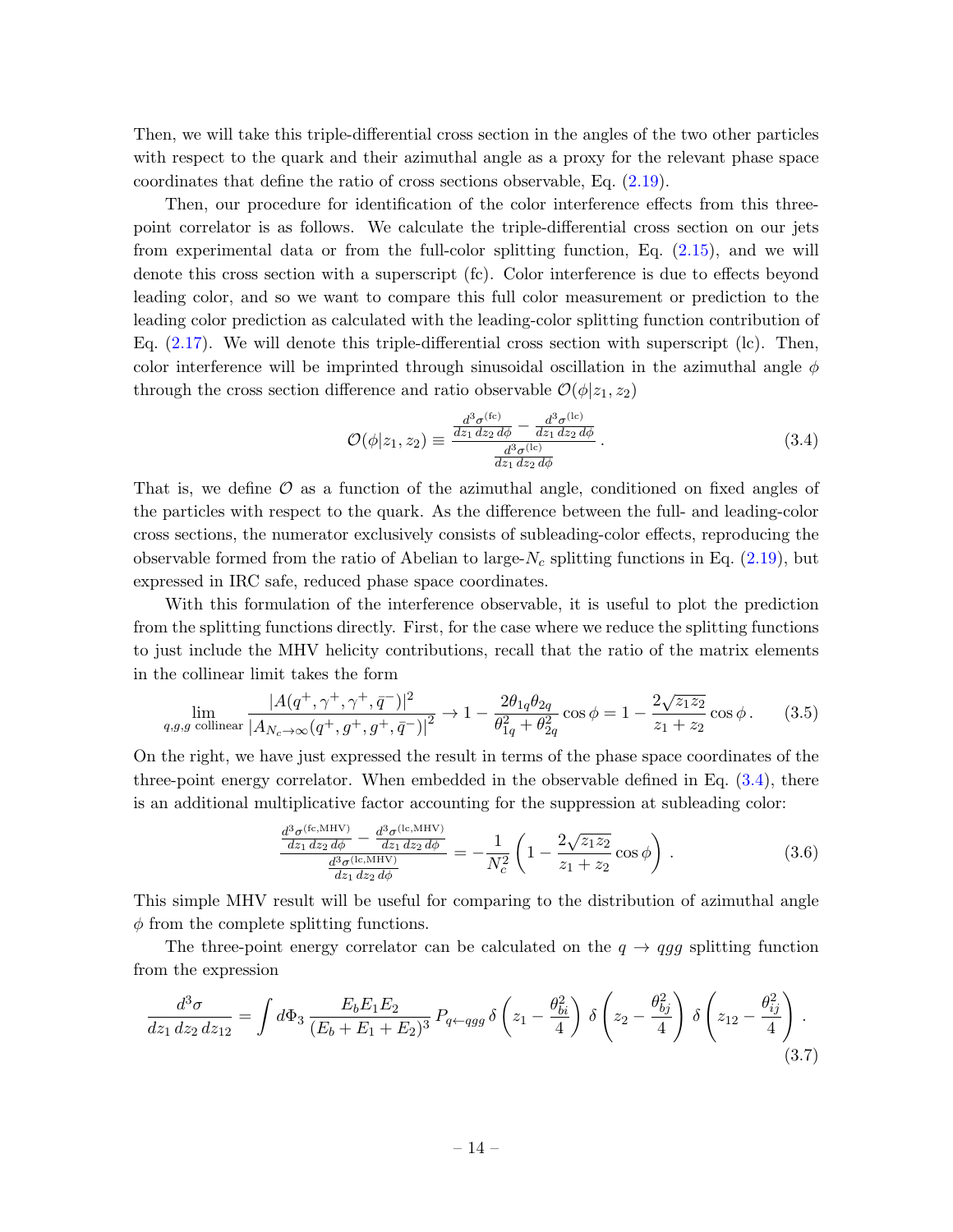<span id="page-15-0"></span>

Figure 4: Plot of the relative sinusoidal color interference between the full- and leadingcolor contributions to the complete  $q \rightarrow qgg$  collinear splitting functions (top) and the MHV collinear splitting function result of Eq. [3.6](#page-14-1) (bottom). The colors correspond to different ratios of the distances of the two gluons to the quark.

Here,  $d\Phi_3$  is differential three-body collinear phase space whose expression can be found in Refs.  $[42-44]$  $[42-44]$  and  $E_1$  and  $E_2$  are the energies of the two gluons. While a closed-form, analytic expression for the three-point energy correlator in the triple collinear limit was calculated in Ref. [\[26\]](#page-19-6) and recently computed for arbitrary angles in  $\mathcal{N} = 4$  super-Yang-Mills theory [\[45\]](#page-20-10), the analytic expressions are extremely unwieldy. For making plots we simply perform numerical integrals of the splitting functions over phase space using the implementation of Vegas [\[46\]](#page-20-11) from the Cuba libraries [\[47\]](#page-20-12).

We plot the color interference azimuthal distribution from the complete and MHV splitting functions in Fig. [4.](#page-15-0) In these plots, we have fixed the ratio of the angles of the gluons to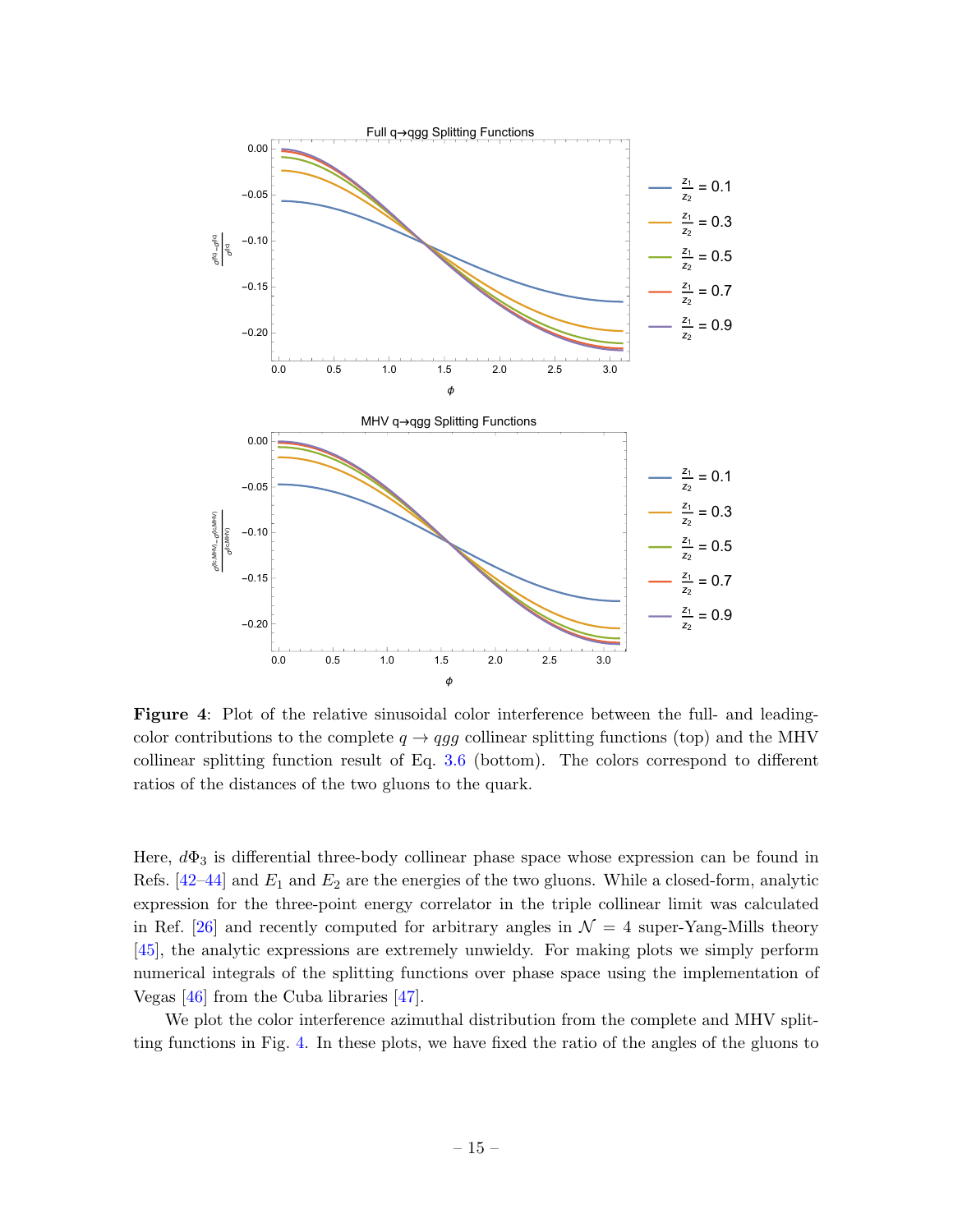the quark  $z_1/z_2$  to values distinguished by color. The dominant description of the azimuthal distribution is clearly accounted for by the simple MHV result of Eq. [\(3.6\)](#page-14-1). Even with the complete splitting function, the distribution exhibits a single node about its mean, independent of the relative angles of the gluons to the quark. This suggests that dependence of the azimuthal distribution on the ratio  $z \equiv z_1/z_2$  factorizes into a simple form:

$$
\mathcal{O}(\phi|z) = -\frac{1}{N_c^2} \left( 1 + f(z) \sum_{n=1}^{\infty} c_n \cos(n\phi) \right), \qquad (3.8)
$$

for some function  $f(z)$  and constant coefficients  $c_n$  in the Fourier series. This assumed form can then be used to extract the Fourier coefficients in data and conclusively demonstrate interference due to subleading color effects.

Throughout this analysis, we have ignored the contribution from  $g \to q\bar{q}$  splitting. For jets that include a bottom quark, the collinear splitting function  $b \to b q \bar{q}$ , for  $q = u, d, s, c$ , should be included because the flavor of the particles emitted off of the bottom quark cannot be determined. However, the numerical effect of including this splitting function on the azimuthal distribution is very small, and is only a modification of about 5% to the leadingcolor splitting functions.

### <span id="page-16-0"></span>4 Predictions in Monte Carlo

With this understanding and predictions from the fixed-order collinear splitting functions, we now turn to comparison with parton shower Monte Carlos. We generated  $pp \to b\bar{b}$  events in Pythia 8.306 [\[48\]](#page-20-13) at a center-of-mass collision energy of 7 TeV. Default settings were used, except turning on and off hadronization. Further, to track the bottom quark axis after hadronization, we turned off all B hadron decays. Anti- $k_T$  jets [\[49\]](#page-21-0) with radius  $R = 0.5$ and transverse momentum in the range  $500 < p_T < 550$  GeV were found and analyzed in FastJet 3.4.0 [\[50\]](#page-21-1). We then calculated the three-point energy correlator about the bottom quark or hadron direction and extracted the azimuthal distribution for each ratio of angles to the bottom quark. The Pythia distributions were normalized to integrate to the fixed-order leading-color distribution, and the resulting distributions were compared to the fixed-order results.

These results are plotted in Fig. [5.](#page-22-0) First, at top, we compare parton Pythia8 to both the leading- and full-color fixed-order distributions of the azimuthal angle, fixing the relative angle to the bottom quark to be  $z_1/z_2 = 0.5$ . The leading- and full-color distributions differ only slightly at this scale, as expected from the analysis of the previous section. However, the Pythia8 distribution is significantly less peaked at small azimuthal angles. Some of this can be explained through the two other plots. The middle plot compares parton- and hadronlevel Pythia8 to the fixed-order leading-color distribution. Hadronization does seem to very slightly flatten the Monte Carlo results. Because hadronization affects the collinear region of a jet, smearing it out, this seems to suggest that jets at higher energies would have an azimuthal distribution from the parton shower that is more highly peaked at  $\phi = 0$ . Finally,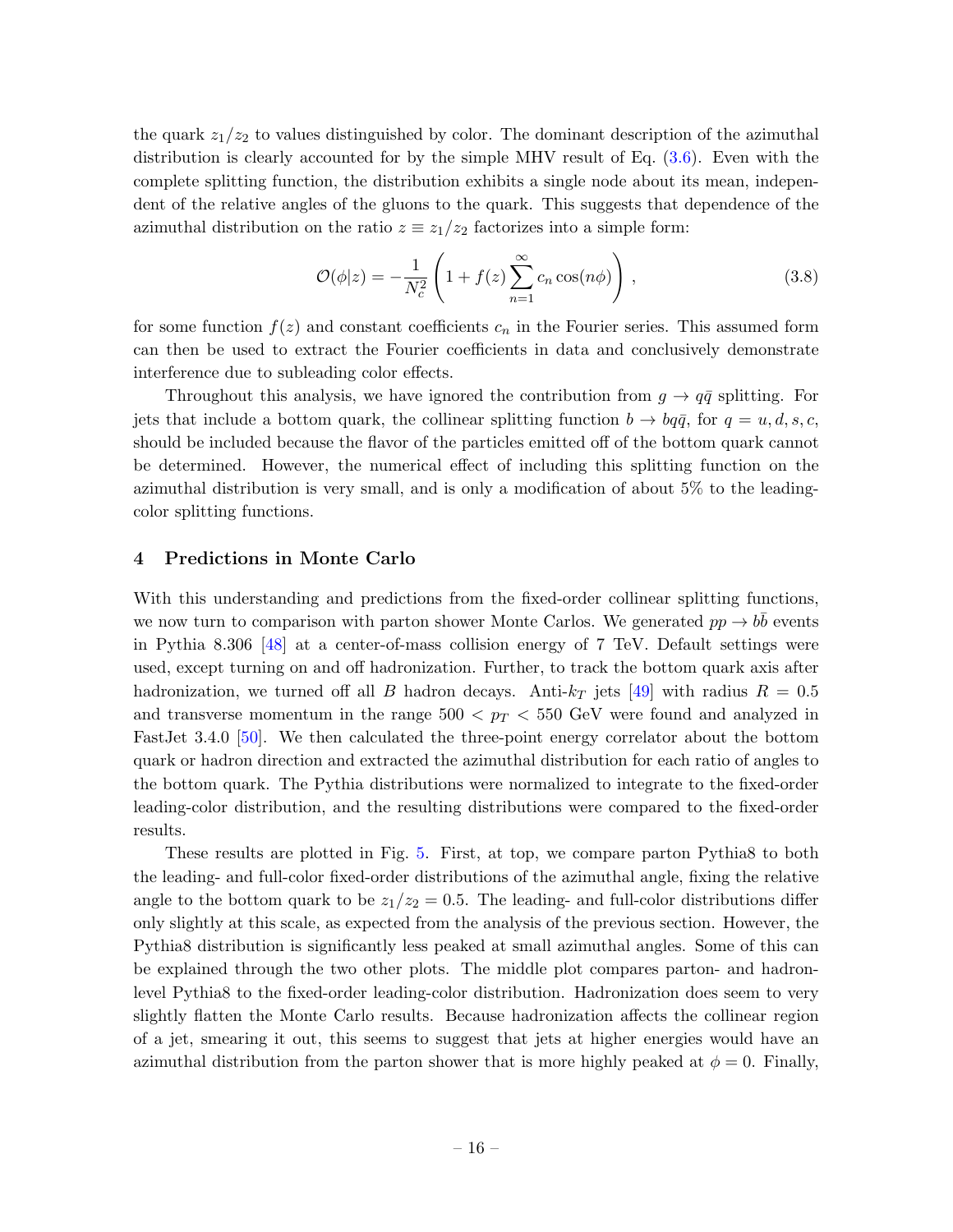at bottom, to study mass effects, we compare the azimuthal distribution from  $pp \to b\bar{b}$  and  $pp \rightarrow c\bar{c}$  processes at parton level. Interestingly, reducing the quark mass seems to also flatten the distribution, which complicates an interpretation. Additionally, Pythia8 is only a leading-color parton shower, so we are unable to estimate the size of subleading color effects directly within it. We look to more detailed study with parton showers beyond both leading logarithmic and leading color accuracy to fully establish color interference effects.

### <span id="page-17-0"></span>5 Conclusions

We have introduced a novel observable that is explicitly sensitive to physics beyond the leading color approximation, due to quantum interference of intermediate states with different color quantum numbers. Our construction of this observable relied on identifying the goal as a binary discrimination problem for which the Neyman-Pearson lemma ensures that the optimal observable is the likelihood ratio. Ratios of distributions on particle phase space are not in general IRC safe, so we embed this observable into an all-orders IRC safe observable using properties of the multi-point energy correlation functions. For the simplest process exhibiting non-trivial color interference, a collinear jet with three particles, the dominant interference effect is proportional to a  $\cos \phi$  modulation, but whose amplitude is suppressed by  $1/N_c^2$ . Leading-color parton shower Monte Carlos seem to qualitatively agree with the leading color predictions for the distribution of angles of gluons about the initiating quark in the jet.

For this final point, much more analysis is necessary. To firmly establish that leadingcolor parton shower Monte Carlos cannot describe these effects, we need concrete predictions from parton showers beyond leading color. Many programs exist  $[4-17]$  $[4-17]$ , but in general are not available for public use. We urge these collaborations to measure these subleading color observables on the simulated data produced by their parton showers and compare with the full-color results in the collinear limit as defined by the  $1 \rightarrow 3$  collinear splitting function.

For establishing that a full-color parton shower is accurate at logarithmic accuracy requires further work beyond that presented in this paper. Our predictions have been limited to fixed perturbative order, though in the collinear limit. A parton shower is designed to resum logarithms that arise at all orders in perturbation theory and effects from beyond fixed order may distort the prediction of the sinusoidal interference plotted in Fig. [4.](#page-15-0) For example, resummation of the collinear logarithms for the interference of intermediate spin states of the gluon in Ref. [\[1\]](#page-18-0) slightly reduces the amplitude of the interference effect. This has further been established to be described by a next-to-leading logarithmic accurate parton shower [\[51\]](#page-21-2). However, it is also important to note that the kinematic regime in which spin interference is manifest is distinct from that where color interference is manifest. First, both are studied in the collinear limit, where all particles in the energy correlator are at small angles to one another. However, spin correlations are further only present when the intermediate gluon goes on-shell, which requires a strong ordering of the collinearity of the daughter particles from the gluon. Thus, there are multiple, hierarchical collinear scales that must be resummed. By contrast, color interference is present when there is no strong ordering of the angles between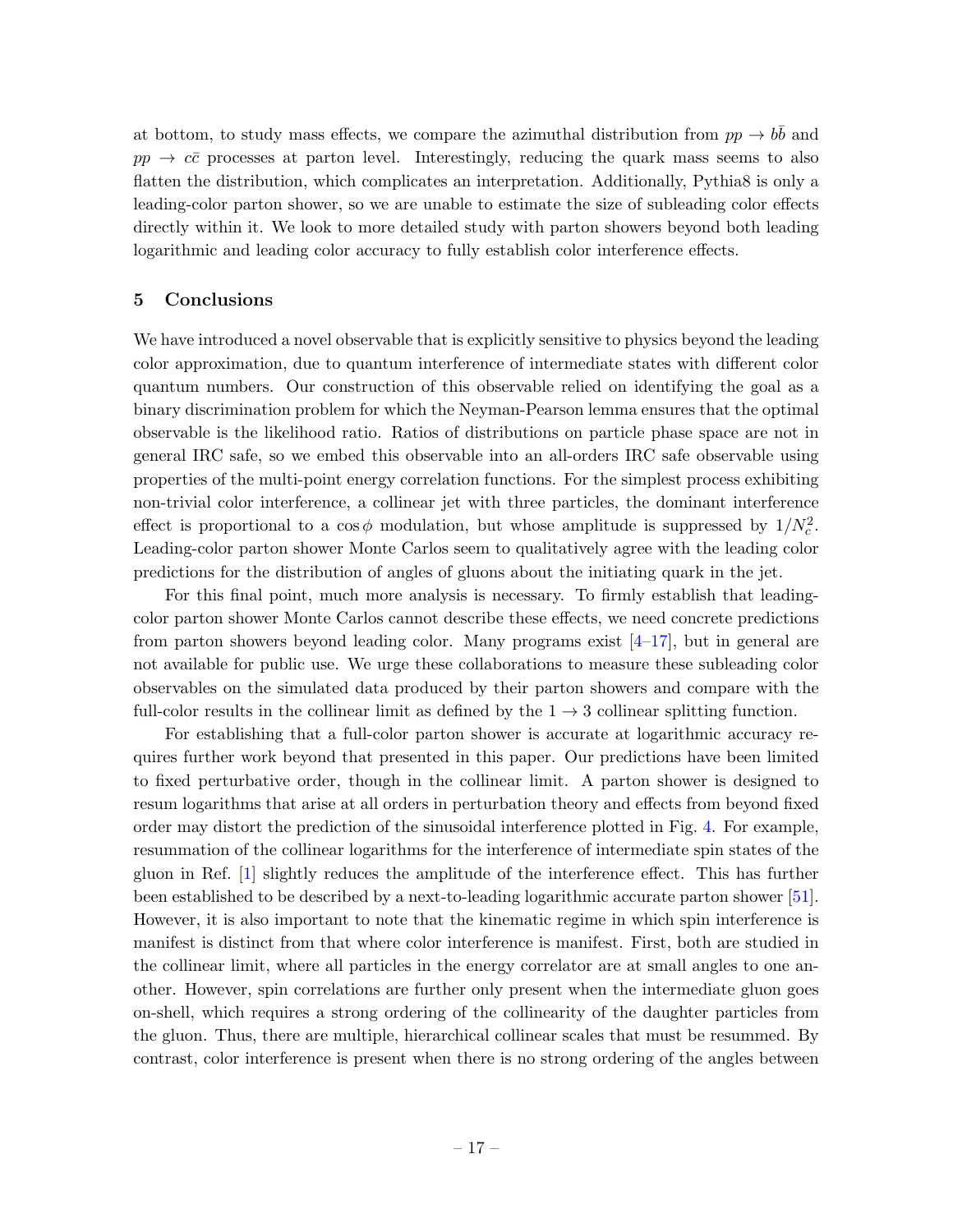interfering particles and so its factorization and resummation will be significantly different. We look forward to the development of a framework for analytical resummation in this regime.

Finally, this color interference can in principle be measured in data collected in the experiments at the Large Hadron Collider to establish the existence of quantum interference due to orthogonal intermediate color states. While measurements within the collaborations could firmly establish quantitative comparisons with predictions, less rigorous analyses could be performed on the CMS experiment's data [\[52,](#page-21-3) [53\]](#page-21-4) within the CERN OpenData project [\[54\]](#page-21-5). Recently, data collected in 2015 was released to the public in which long-live B hadrons have been identified a displaced vertices in the data, e.g., Ref. [\[55\]](#page-21-6). The bottom hadron can act as a proxy for the perturbative bottom quark initiating the jet, and therefore defines an axis about which to measure color correlations. This would be an exciting prospect for another avenue of establishing the importance of quantum mechanics to describe collier physics data.

#### Acknowledgments

I thank Jack Collins and Ian Moult for collaboration at early stages of this work and Kyle Lee for the generation of simulated data. A.L. is supported by the Department of Energy, Contract DE-AC02-76SF00515.

### References

- <span id="page-18-0"></span>[1] H. Chen, I. Moult, and H. X. Zhu, Quantum Interference in Jet Substructure from Spinning Gluons, Phys. Rev. Lett. 126 (2021), no. 11 112003, [[arXiv:2011.02492](http://arxiv.org/abs/2011.02492)].
- <span id="page-18-1"></span>[2] G. 't Hooft, A Planar Diagram Theory for Strong Interactions, Nucl. Phys. B 72 (1974) 461.
- <span id="page-18-2"></span>[3] L. G. Yaffe, Large n Limits as Classical Mechanics, Rev. Mod. Phys. 54 (1982) 407.
- <span id="page-18-3"></span>[4] Z. Nagy and D. E. Soper, Parton shower evolution with subleading color, JHEP 06 (2012) 044, [[arXiv:1202.4496](http://arxiv.org/abs/1202.4496)].
- [5] S. Platzer and M. Sjodahl, Subleading  $N_c$  improved Parton Showers, JHEP 07 (2012) 042, [[arXiv:1201.0260](http://arxiv.org/abs/1201.0260)].
- [6] Z. Nagy and D. E. Soper, Effects of subleading color in a parton shower, JHEP 07 (2015) 119, [[arXiv:1501.00778](http://arxiv.org/abs/1501.00778)].
- [7] S. Plätzer, M. Sjodahl, and J. Thorén, *Color matrix element corrections for parton showers*, JHEP 11 (2018) 009, [[arXiv:1808.00332](http://arxiv.org/abs/1808.00332)].
- [8] J. R. Forshaw, J. Holguin, and S. Plätzer, *Parton branching at amplitude level, JHEP* 08 (2019) 145, [[arXiv:1905.08686](http://arxiv.org/abs/1905.08686)].
- [9] Z. Nagy and D. E. Soper, Parton showers with more exact color evolution, Phys. Rev. D 99 (2019), no. 5 054009, [[arXiv:1902.02105](http://arxiv.org/abs/1902.02105)].
- [10] M. De Angelis, J. R. Forshaw, and S. Plätzer, Resummation and Simulation of Soft Gluon Effects beyond Leading Color, Phys. Rev. Lett.  $126$  (2021), no. 11 112001,  $arXiv:2007.09648$ .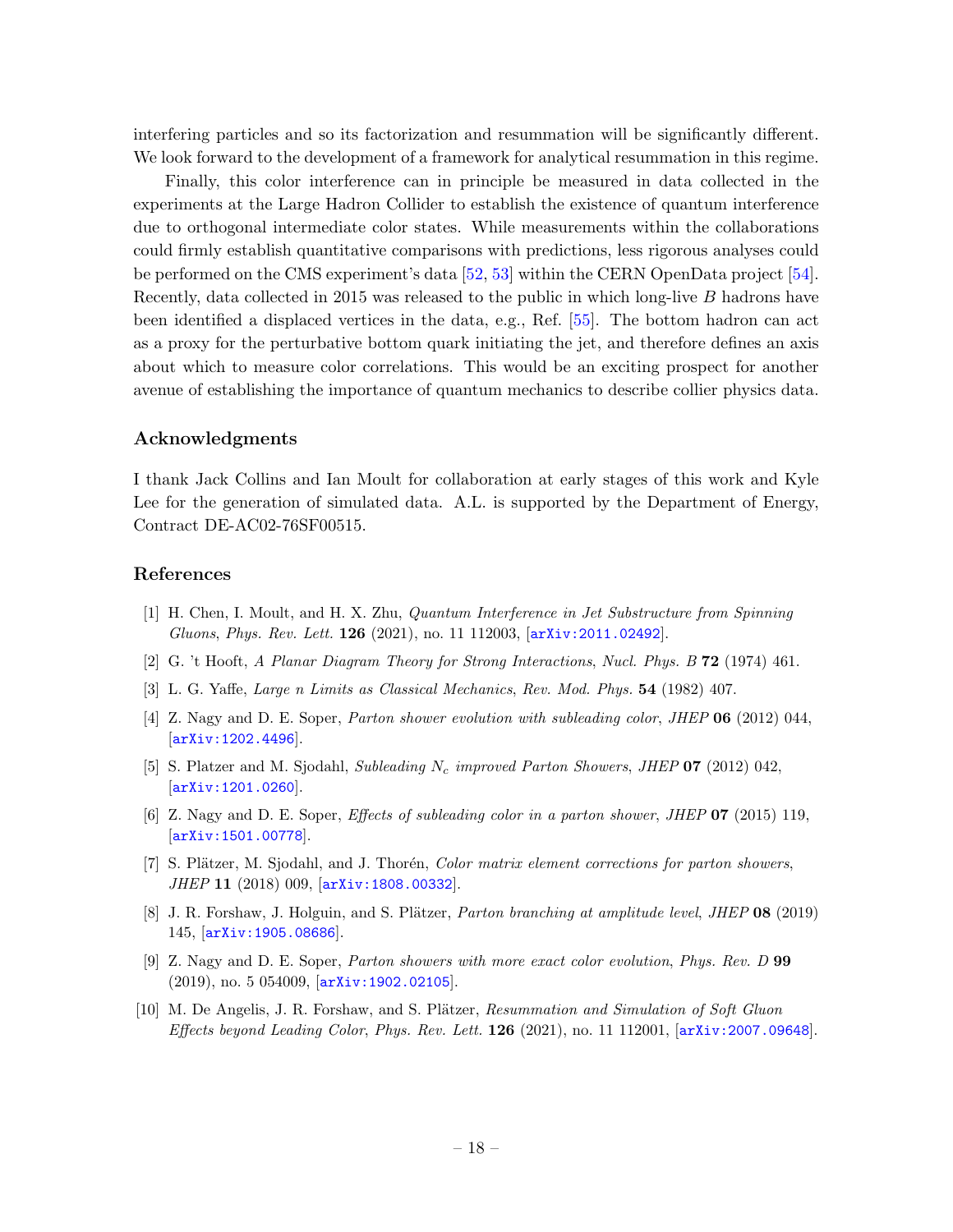- [11] S. Höche and D. Reichelt, *Numerical resummation at subleading color in the strongly ordered* soft gluon limit, Phys. Rev. D 104 (2021), no. 3 034006,  $[arXiv:2001.11492]$  $[arXiv:2001.11492]$  $[arXiv:2001.11492]$ .
- [12] J. Holguin, J. R. Forshaw, and S. Plätzer, *Comments on a new 'full colour' parton shower*, [arXiv:2003.06399](http://arxiv.org/abs/2003.06399).
- [13] K. Hamilton, R. Medves, G. P. Salam, L. Scyboz, and G. Soyez, Colour and logarithmic accuracy in final-state parton showers, [arXiv:2011.10054](http://arxiv.org/abs/2011.10054).
- [14] S. Plätzer and I. Ruffa, *Towards Colour Flow Evolution at Two Loops*, *JHEP* **06** (2021) 007, [[arXiv:2012.15215](http://arxiv.org/abs/2012.15215)].
- [15] S. Frixione and B. R. Webber, The role of colour flows in matrix element computations and Monte Carlo simulations, JHEP 11 (2021) 045, [[arXiv:2106.13471](http://arxiv.org/abs/2106.13471)].
- [16] L. Gellersen, S. Prestel, and M. Spannowsky, Coloring mixed QCD/QED evolution, [arXiv:2109.09706](http://arxiv.org/abs/2109.09706).
- <span id="page-19-0"></span>[17] J. R. Forshaw, J. Holguin, and S. Plätzer, *Rings and strings: a basis for understanding* subleading colour and QCD coherence beyond the two-jet limit, [arXiv:2112.13124](http://arxiv.org/abs/2112.13124).
- <span id="page-19-1"></span>[18] A. J. Larkoski, A General Analysis for Observing Quantum Interference at Colliders, [arXiv:2201.03159](http://arxiv.org/abs/2201.03159).
- <span id="page-19-2"></span>[19] J. Neyman and E. S. Pearson, On the Problem of the Most Efficient Tests of Statistical Hypotheses, Phil. Trans. Roy. Soc. Lond. A 231 (1933), no. 694-706 289–337.
- <span id="page-19-3"></span>[20] F. A. Berends and W. Giele, The Six Gluon Process as an Example of Weyl-Van Der Waerden Spinor Calculus, Nucl. Phys. B 294 (1987) 700–732.
- [21] M. L. Mangano, S. J. Parke, and Z. Xu, Duality and Multi Gluon Scattering, Nucl. Phys. B 298 (1988) 653–672.
- [22] M. L. Mangano, The Color Structure of Gluon Emission, Nucl. Phys. B 309 (1988) 461-475.
- [23] Z. Bern and D. A. Kosower, Color decomposition of one loop amplitudes in gauge theories, Nucl. Phys. B 362 (1991) 389–448.
- <span id="page-19-4"></span>[24] L. J. Dixon, Calculating scattering amplitudes efficiently, in Theoretical Advanced Study Institute in Elementary Particle Physics (TASI 95): QCD and Beyond, pp. 539–584, 1, 1996. [hep-ph/9601359](http://arxiv.org/abs/hep-ph/9601359).
- <span id="page-19-5"></span>[25] A. Buckley, G. Callea, A. J. Larkoski, and S. Marzani, An Optimal Observable for Color Singlet Identification, SciPost Phys. 9 (2020) 026,  $arXiv:2006.10480$ .
- <span id="page-19-6"></span>[26] H. Chen, M.-X. Luo, I. Moult, T.-Z. Yang, X. Zhang, and H. X. Zhu, Three point energy correlators in the collinear limit: symmetries, dualities and analytic results, JHEP  $\overline{08}$  (2020), no. 08 028, [[arXiv:1912.11050](http://arxiv.org/abs/1912.11050)].
- <span id="page-19-7"></span>[27] C. L. Basham, L. S. Brown, S. D. Ellis, and S. T. Love, *Energy Correlations in electron* -Positron Annihilation: Testing QCD, Phys. Rev. Lett. 41 (1978) 1585.
- <span id="page-19-8"></span>[28] CMS Collaboration, A. M. Sirunyan et al., Identification of heavy-flavour jets with the CMS detector in pp collisions at 13 TeV, JINST 13 (2018), no. 05 P05011,  $arXiv:1712.07158$ .
- <span id="page-19-9"></span>[29] **ATLAS** Collaboration, G. Aad et al.,  $ATLAS$  b-jet identification performance and efficiency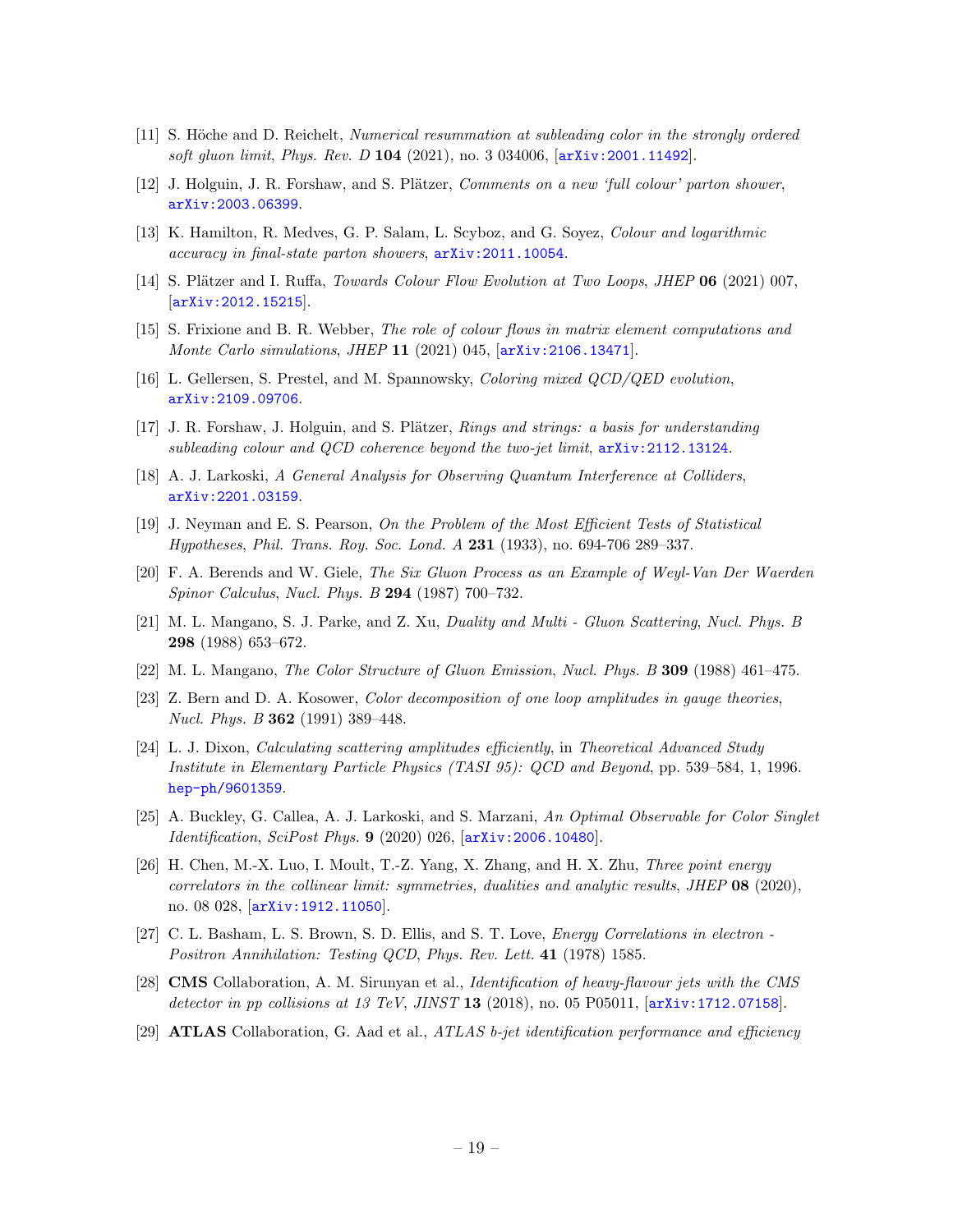measurement with  $t\bar{t}$  events in pp collisions at  $\sqrt{s} = 13$  TeV, Eur. Phys. J. C 79 (2019), no. 11 970, [[arXiv:1907.05120](http://arxiv.org/abs/1907.05120)].

- <span id="page-20-0"></span>[30] A. Ali, J. G. Korner, Z. Kunszt, J. Willrodt, G. Kramer, G. Schierholz, and E. Pietarinen, Four Jet Production in  $e^+e^-$  Annihilation, Phys. Lett. B 82 (1979) 285–288.
- [31] A. Ali, J. G. Korner, Z. Kunszt, E. Pietarinen, G. Kramer, G. Schierholz, and J. Willrodt, QCD Predictions for Four Jet Final States in  $e+e-$ -Annihilation, Nucl. Phys. B 167 (1980) 454–478.
- [32] R. K. Ellis, D. A. Ross, and A. E. Terrano, *Calculation of Event Shape Parameters in*  $e+e-$ Annihilation, Phys. Rev. Lett. 45 (1980) 1226–1229.
- [33] R. K. Ellis, D. A. Ross, and A. E. Terrano, The Perturbative Calculation of Jet Structure in e+ e- Annihilation, Nucl. Phys. B 178 (1981) 421–456.
- [34] K. Fabricius, I. Schmitt, G. Schierholz, and G. Kramer, *Order alpha\*\*2-S Correction to Jet* Cross-Sections in  $e+ e- Annihilation$ , Phys. Lett. B **97** (1980) 431–436.
- <span id="page-20-1"></span>[35] K. Fabricius, I. Schmitt, G. Kramer, and G. Schierholz, Higher Order Perturbative QCD Calculation of Jet Cross-Sections in  $e+ e$ - Annihilation, Z. Phys. C 11 (1981) 315.
- <span id="page-20-2"></span>[36] J. M. Campbell and E. W. N. Glover, Double unresolved approximations to multiparton scattering amplitudes, Nucl. Phys. B 527 (1998) 264-288, [[hep-ph/9710255](http://arxiv.org/abs/hep-ph/9710255)].
- <span id="page-20-3"></span>[37] S. Catani and M. Grazzini, Infrared factorization of tree level QCD amplitudes at the next-to-next-to-leading order and beyond, Nucl. Phys. B 570 (2000) 287-325, [[hep-ph/9908523](http://arxiv.org/abs/hep-ph/9908523)].
- <span id="page-20-4"></span>[38] M. L. Mangano and S. J. Parke, *Multiparton amplitudes in gauge theories*, *Phys. Rept.* 200 (1991) 301–367, [[hep-th/0509223](http://arxiv.org/abs/hep-th/0509223)].
- <span id="page-20-5"></span>[39] T. Faucett, J. Thaler, and D. Whiteson, Mapping Machine-Learned Physics into a Human-Readable Space, Phys. Rev. D 103 (2021), no. 3 036020,  $[\text{arXiv}:2010.11998]$ .
- <span id="page-20-6"></span>[40] G. 't Hooft, A Two-Dimensional Model for Mesons, Nucl. Phys. B 75 (1974) 461–470.
- <span id="page-20-7"></span>[41] P. Cvitanovic, *Group theory, Nordita notes* (1984).
- <span id="page-20-8"></span>[42] A. Gehrmann-De Ridder and E. W. N. Glover, A Complete O (alpha alpha-s) calculation of the photon  $+ 1$  jet rate in e+ e- annihilation, Nucl. Phys. B 517 (1998) 269–323, [[hep-ph/9707224](http://arxiv.org/abs/hep-ph/9707224)].
- [43] M. Ritzmann and W. J. Waalewijn, Fragmentation in Jets at NNLO, Phys. Rev. D 90 (2014), no. 5 054029, [[arXiv:1407.3272](http://arxiv.org/abs/1407.3272)].
- <span id="page-20-9"></span>[44] H.-y. Liu, X. Liu, and S.-O. Moch, Anti-kT jet function at next-to-next-to-leading order, Phys. Rev. D 104 (2021), no. 1 014016,  $arXiv:2103.08680$ .
- <span id="page-20-10"></span>[45] K. Yan and X. Zhang, Three-point energy correlator in  $\mathcal{N}=4$  super Yang-Mills Theory, [arXiv:2203.04349](http://arxiv.org/abs/2203.04349).
- <span id="page-20-11"></span>[46] G. P. Lepage, A New Algorithm for Adaptive Multidimensional Integration, J. Comput. Phys. 27 (1978) 192.
- <span id="page-20-12"></span>[47] T. Hahn, CUBA: A Library for multidimensional numerical integration, Comput. Phys. Commun. 168 (2005) 78–95, [[hep-ph/0404043](http://arxiv.org/abs/hep-ph/0404043)].
- <span id="page-20-13"></span>[48] T. Sjöstrand, S. Ask, J. R. Christiansen, R. Corke, N. Desai, P. Ilten, S. Mrenna, S. Prestel, C. O. Rasmussen, and P. Z. Skands, An introduction to PYTHIA 8.2, Comput. Phys. Commun. 191 (2015) 159–177, [[arXiv:1410.3012](http://arxiv.org/abs/1410.3012)].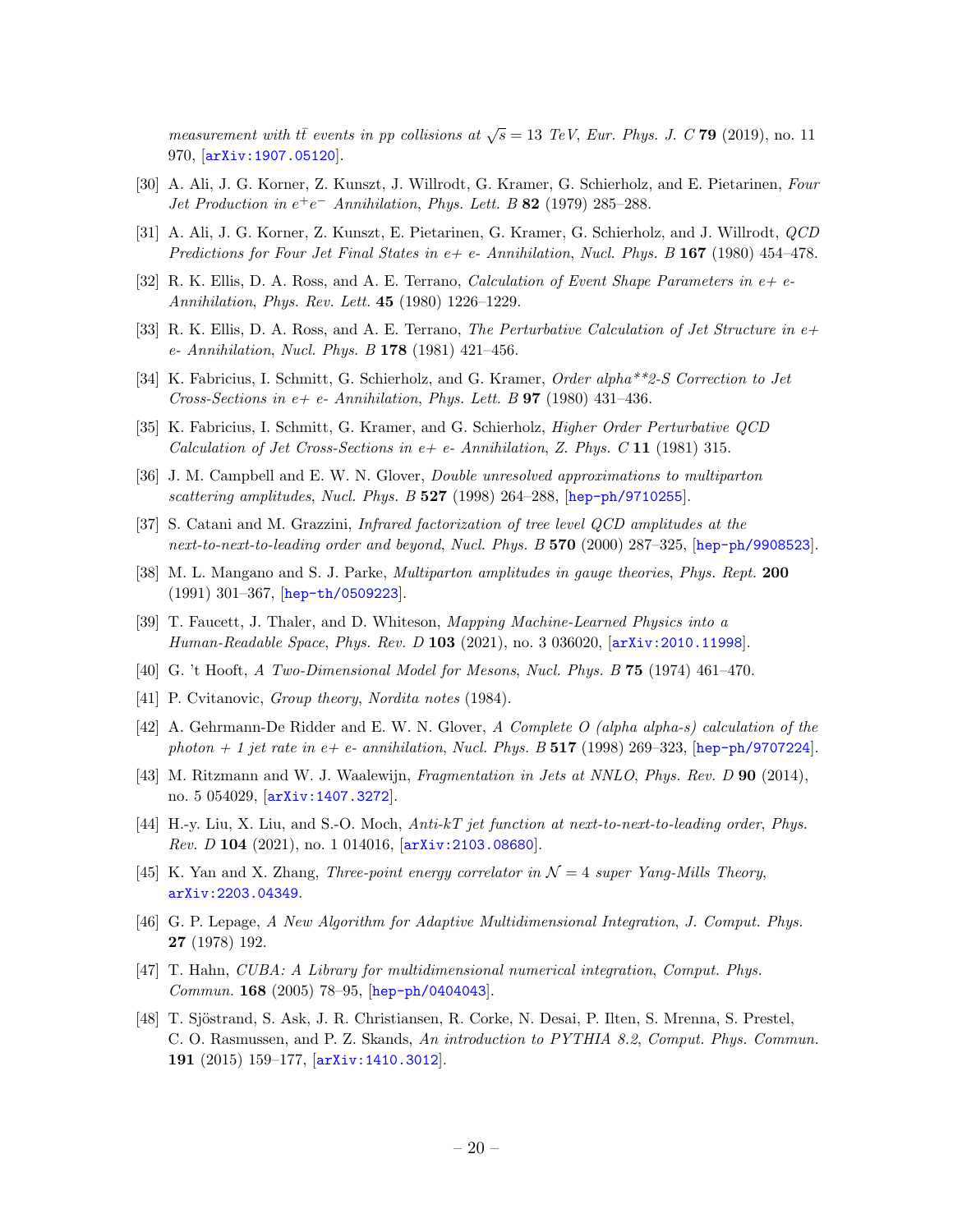- <span id="page-21-0"></span>[49] M. Cacciari, G. P. Salam, and G. Soyez, The anti- $k_t$  jet clustering algorithm, JHEP 04 (2008) 063, [[arXiv:0802.1189](http://arxiv.org/abs/0802.1189)].
- <span id="page-21-1"></span>[50] M. Cacciari, G. P. Salam, and G. Soyez, FastJet User Manual, Eur. Phys. J. C 72 (2012) 1896, [[arXiv:1111.6097](http://arxiv.org/abs/1111.6097)].
- <span id="page-21-2"></span>[51] A. Karlberg, G. P. Salam, L. Scyboz, and R. Verheyen, Spin correlations in final-state parton showers and jet observables, Eur. Phys. J.  $C 81$  (2021), no. 8 681,  $[arXiv:2103.16526]$  $[arXiv:2103.16526]$  $[arXiv:2103.16526]$ .
- <span id="page-21-3"></span>[52] CMS Collaboration, S. Chatrchyan et al., The CMS Experiment at the CERN LHC, JINST 3 (2008) S08004.
- <span id="page-21-4"></span>[53] CMS Collaboration, "2020 CMS data preservation, re-use and open access policy." [CERN](http://opendata.cern.ch/record/24131) [Open Data Portal 10.7483/OPENDATA.CMS.1BNU.8V1W,](http://opendata.cern.ch/record/24131) 2020.
- <span id="page-21-5"></span>[54] "Cern open data portal." <https://opendata.cern.ch>.
- <span id="page-21-6"></span>[55] CMS Collaboration, "BTagCSV primary dataset in MINIAOD format from RunD of 2015 (/BTagCSV/Run2015D-16Dec2015-v1/MINIAOD)." [CERN Open Data Portal.](http://opendata.cern.ch/record/415) [DOI:10.7483/OPENDATA.CMS.6O33.17Z4,](http://opendata.cern.ch/record/415) 2021.